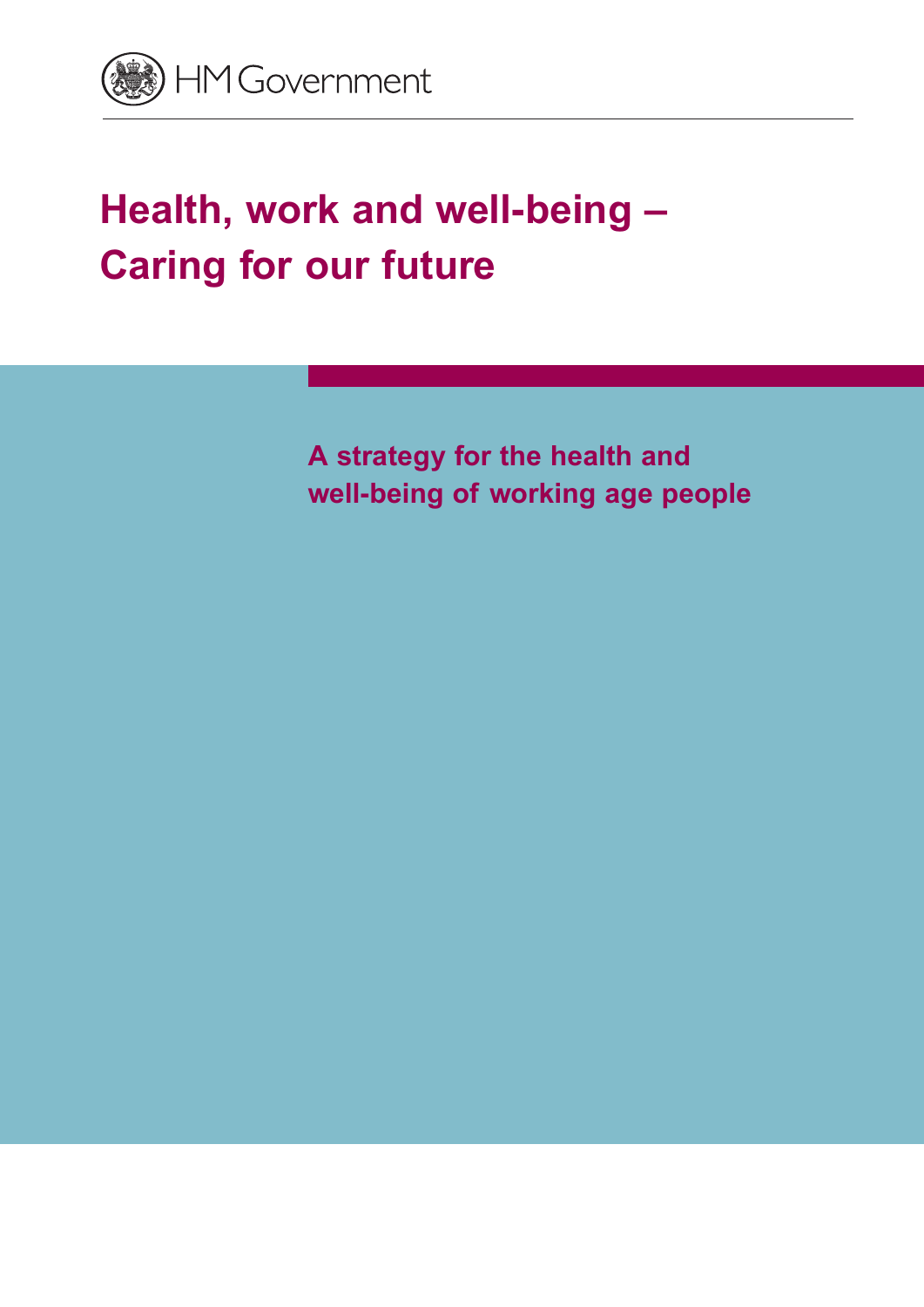This report has been produced jointly by the Department for Work and Pensions, the Department of Health and the Health and Safety Executive.





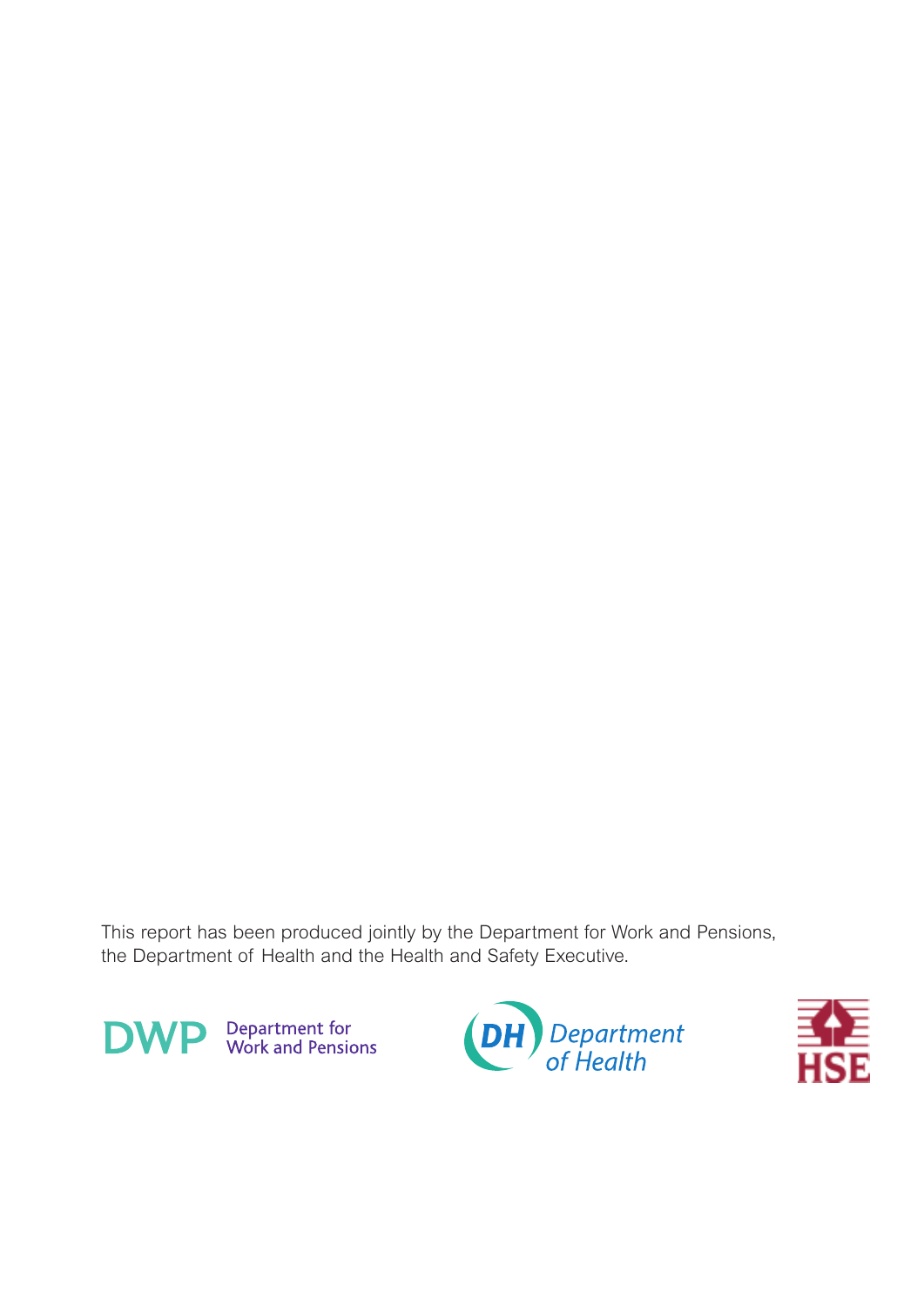## **Contents**

| <b>Joint Ministerial Foreword</b><br><b>Introduction</b><br>What we want to achieve |                                                    | $\boldsymbol{2}$ |
|-------------------------------------------------------------------------------------|----------------------------------------------------|------------------|
|                                                                                     |                                                    | 4                |
|                                                                                     |                                                    | $6\phantom{1}6$  |
| <b>Our vision</b>                                                                   |                                                    | $6\phantom{1}6$  |
| How will individuals benefit from this strategy?                                    |                                                    | $\overline{7}$   |
| Key themes of this strategy                                                         |                                                    | 8                |
| <b>Key themes</b>                                                                   |                                                    | 9                |
|                                                                                     | 1. Engaging stakeholders                           | 9                |
|                                                                                     | Create a National Stakeholder Council              | 10               |
|                                                                                     | Hold a stakeholder summit                          | 10               |
|                                                                                     | Create a National Stakeholder Network              | 10               |
|                                                                                     | Develop a Charter for Health, Work and Well-being  | 10               |
|                                                                                     | Initiate a national debate                         | 11               |
|                                                                                     | Support the creation of local stakeholder councils | 11               |
|                                                                                     | 2. Improving working lives                         | 12               |
|                                                                                     | <b>Healthy workplaces</b>                          | 13               |
|                                                                                     | Occupational health support                        | 16               |
|                                                                                     | Leading by example                                 | 17               |
|                                                                                     | 3. Healthcare for working age people               | 19               |
|                                                                                     | Healthcare professionals                           | 20               |
|                                                                                     | Work-focused treatment                             | 21               |
|                                                                                     | Common mental health problems                      | 21               |
|                                                                                     | Return to work support                             | 22               |
|                                                                                     | Vocational rehabilitation                          | 22               |
| How are we going to get there?                                                      |                                                    | 24               |
|                                                                                     | Why do we need a strategy?                         | 24               |
| <b>What is Government doing?</b>                                                    |                                                    | 25               |
|                                                                                     | <b>Next steps</b>                                  | 26               |
| <b>Conclusion</b>                                                                   |                                                    | 27               |
|                                                                                     | What will a successful strategy mean?              | 27               |
| <b>Definitions and references</b>                                                   |                                                    | 28               |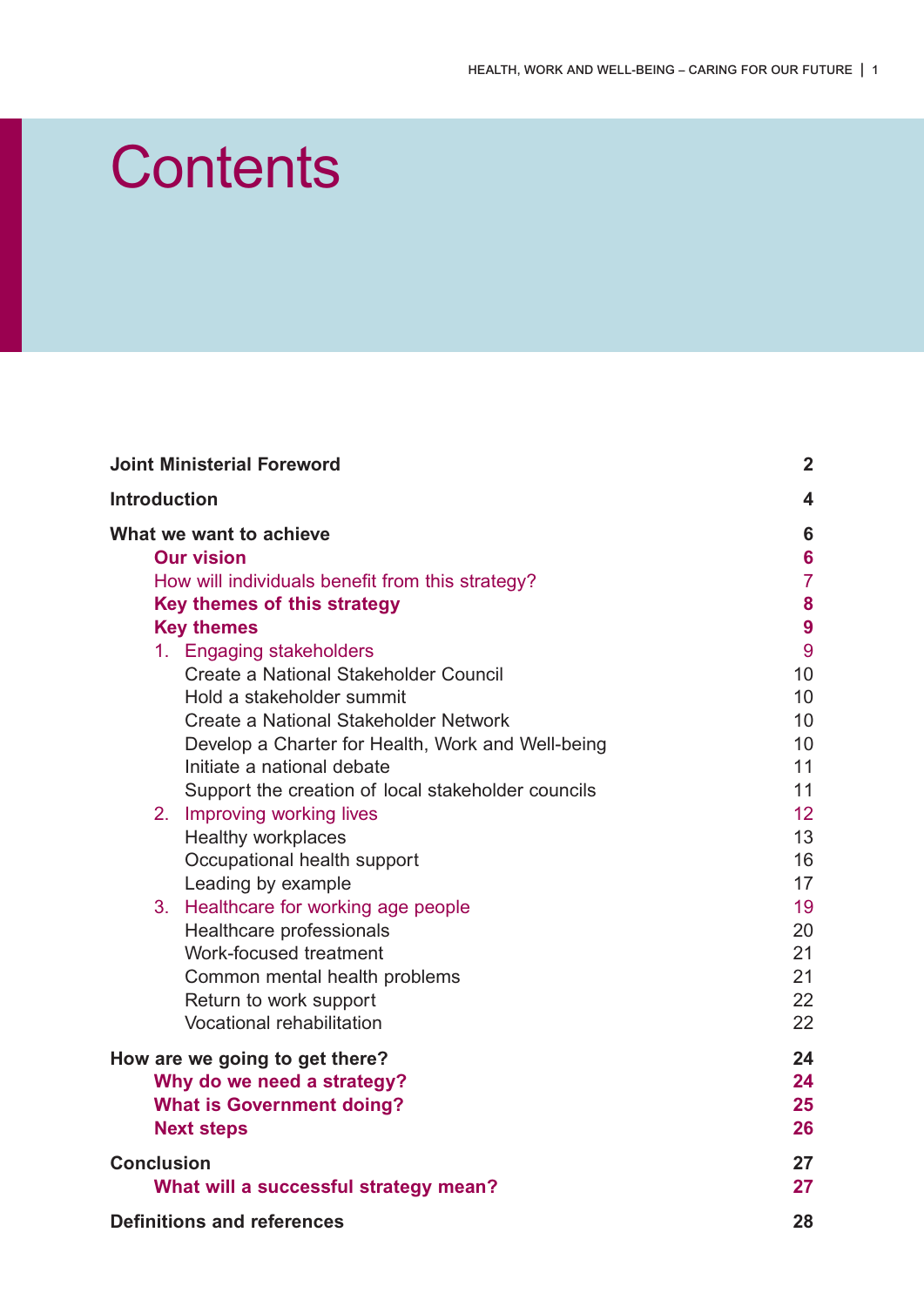## <span id="page-3-0"></span>Joint Ministerial Foreword

With a 10 per cent reduction in accidents at work since 1997, Great Britain today has one of the best health and safety records in the world. Yet 40 million working days are still lost every year to occupational ill health and injury, and a third of those people coming onto Incapacity Benefit have come from work.

In a modern world where rising dependency ratios and global market forces place an ever greater burden on those of working age in supporting others, neither our economy nor our society as a whole can afford for us to stand back and allow people to be written off.

Our strategy for the health and well-being of working age people is a crucial part of delivering on the Government's commitment to improving the health and well-being of the working age population. This is a central element of our wider welfare reform agenda and is set out in the Government's White Paper *Choosing Health: Making* Healthier Choices Easier.<sup>1</sup> It helps to make a reality of the Health and Safety Commission's Strategy for Workplace Health and Safety, building on the successful work over the last 30 years to prevent accidents and ill health.

Underpinned by a groundbreaking partnership between the Department for Work and Pensions, the Department of Health and the Health and Safety Executive (on behalf of the Health and Safety Commission), this strategy will enable us to work with all our partners across and outside Government to break the link between ill health and inactivity, to advance the prevention of ill health and injury, to encourage good management of occupational health, and to transform opportunities for people to recover from illness while at work, maintaining their independence and their sense of worth.

This is an ambitious agenda – far more stretching than any commitments of previous governments and more wide-ranging – placing real responsibility not just in the hands of government, but with employers, individuals, the healthcare profession and all our stakeholders. It will be led by a new national Director for Occupational Health and will include the creation of a National Charter for Health,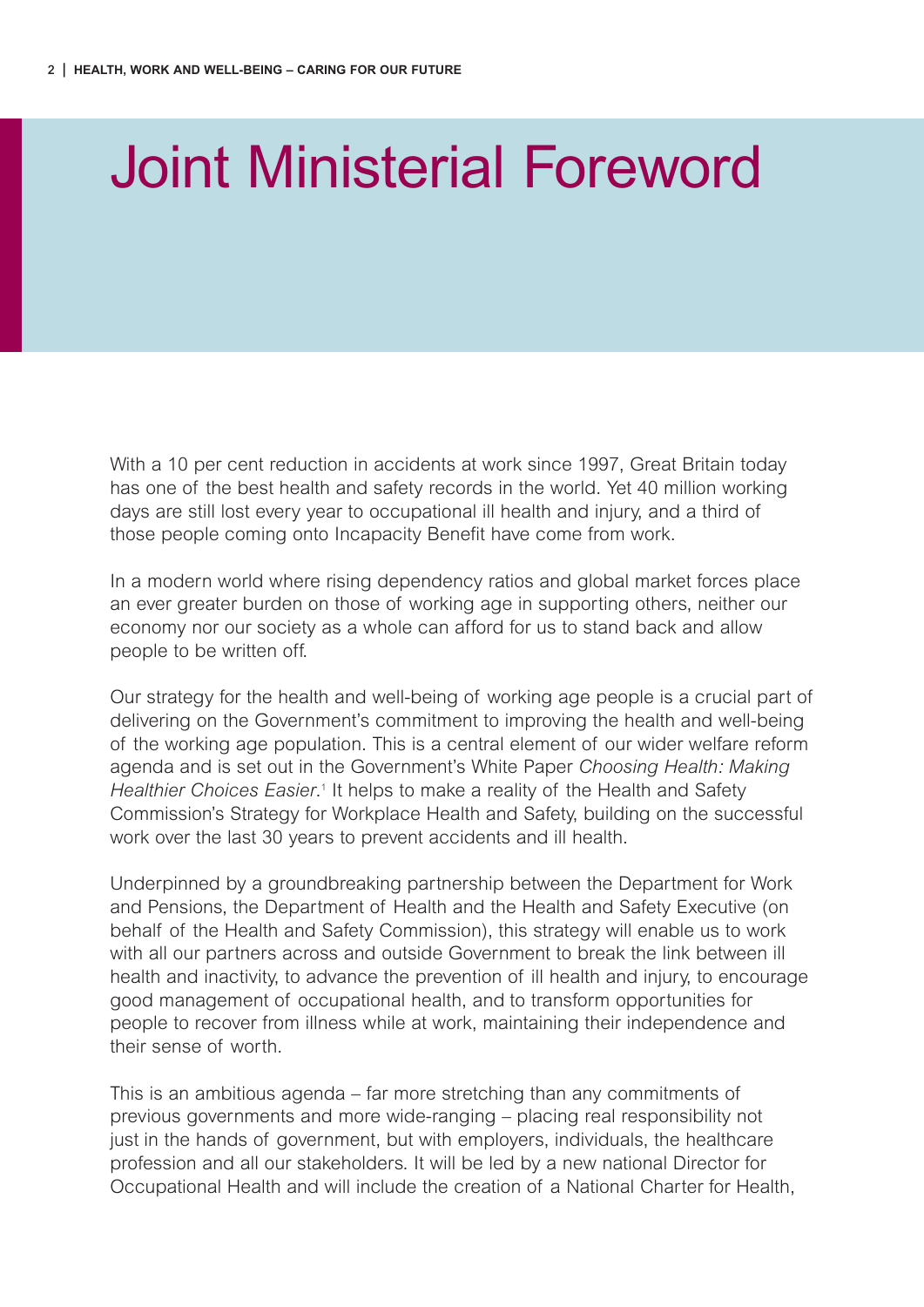Work and Well-being, setting out the contribution of all stakeholders in delivering this transformation in occupational health.

The Government is now embarking on the second stage of a large-scale reform of the welfare state – building on our first stage, the New Deal, and embedding a 'something for something' culture. We are re-enforcing, re-emphasising and updating the original social contract from the early post-war period, to transform the welfare state from a crutch into a ladder, and assisting people through rapid economic and social change to live their lives to the full in a healthy, thriving community.

By taking this opportunity, we can improve the health of the working age population and minimise the risk of employees becoming ill in the first place; improve employee retention by supporting them during periods of transition; and build a world which rehabilitates rather than rejects people when they experience illness or disability. In this way we can support individuals to fulfil their potential in contributing to society. We can enable employers and the economy as a whole to gain from the huge potential that our people have to offer, and we can also deliver on our responsibility as a society, to ensure equal rights and opportunity for all.



Dowl Bloughett

David Blunkett **Patricia Hewitt** Work and Pensions



Secretary of State for Secretary of State for Health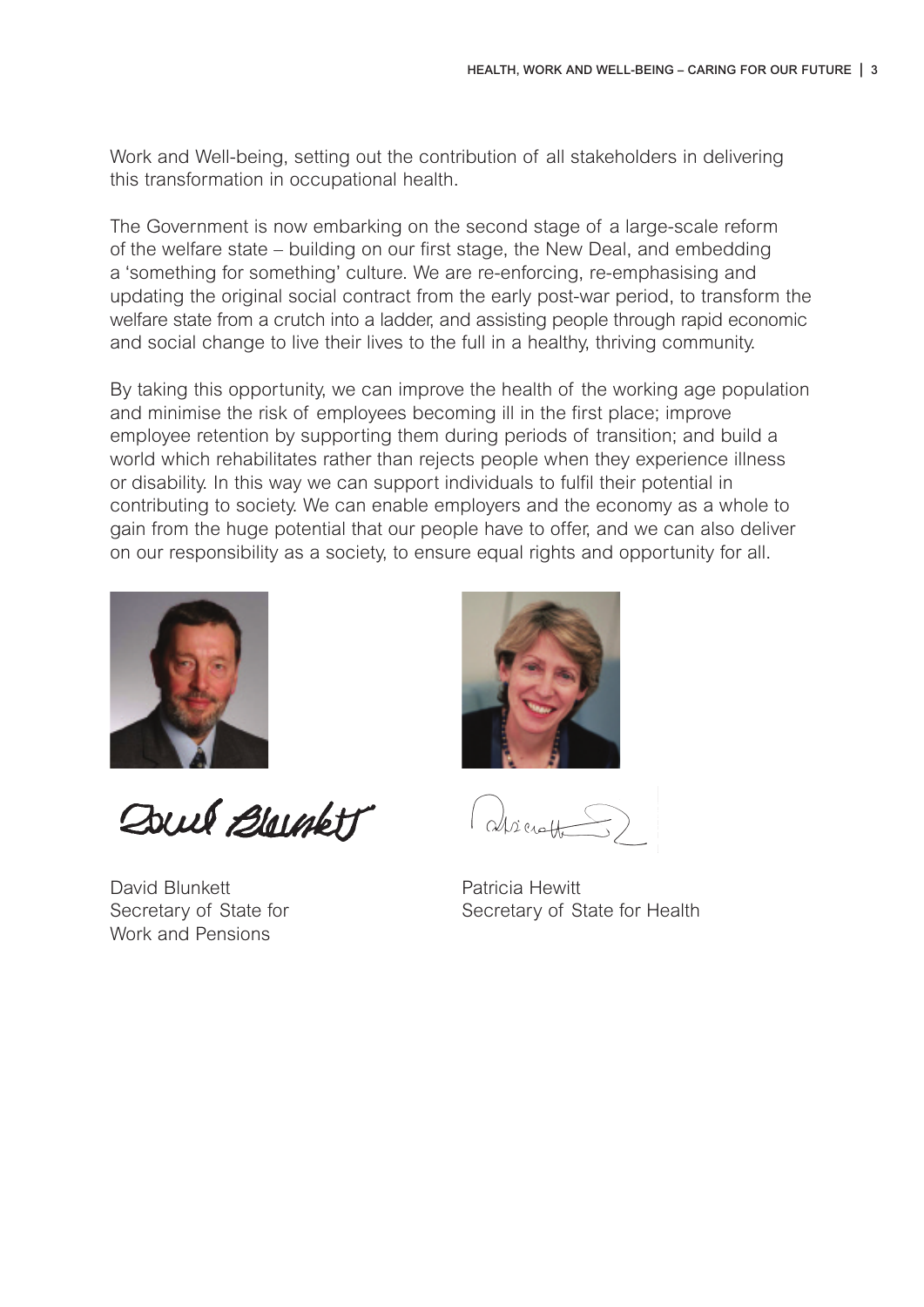## <span id="page-5-0"></span>Introduction

Work matters – it can help to improve your health, reduce health inequalities and offer improved opportunities. Due to changing demographics, having more people in work is increasingly important for communities and our economy. The health and well-being of people of working age is therefore of fundamental importance to our future and we are committed to bringing about a real and sustained improvement in this area.

It has been estimated that absence due to sickness costs around £12 billion each year – with costs to the public sector representing around £4 billion. In addition to the impact on the health and well-being of individuals and their families, unplanned absence puts additional pressure on those colleagues who pick up the extra work. It also has a significant impact on productivity across the economy.

While much good work, both inside and outside Government, is already going on to improve the health and well-being of working age people, we need a strategy that will bring together all the elements. If we co-ordinate our approach and identify gaps where we need to carry out further work, then we will achieve much more to help that improvement in health and well-being.

*"Forty million working days are lost every year to occupational ill health and injury".2*

*"A job can itself be an important step in the road to recovery and rehabilitation, helping people to enjoy better health and well-being as well as giving them greater control over their own health. And being out of work for long periods of time is likely to make a person's health problems much worse".1*

*"Work is important both in maintaining mental health and in promoting the recovery of those who have experienced mental health problems".3*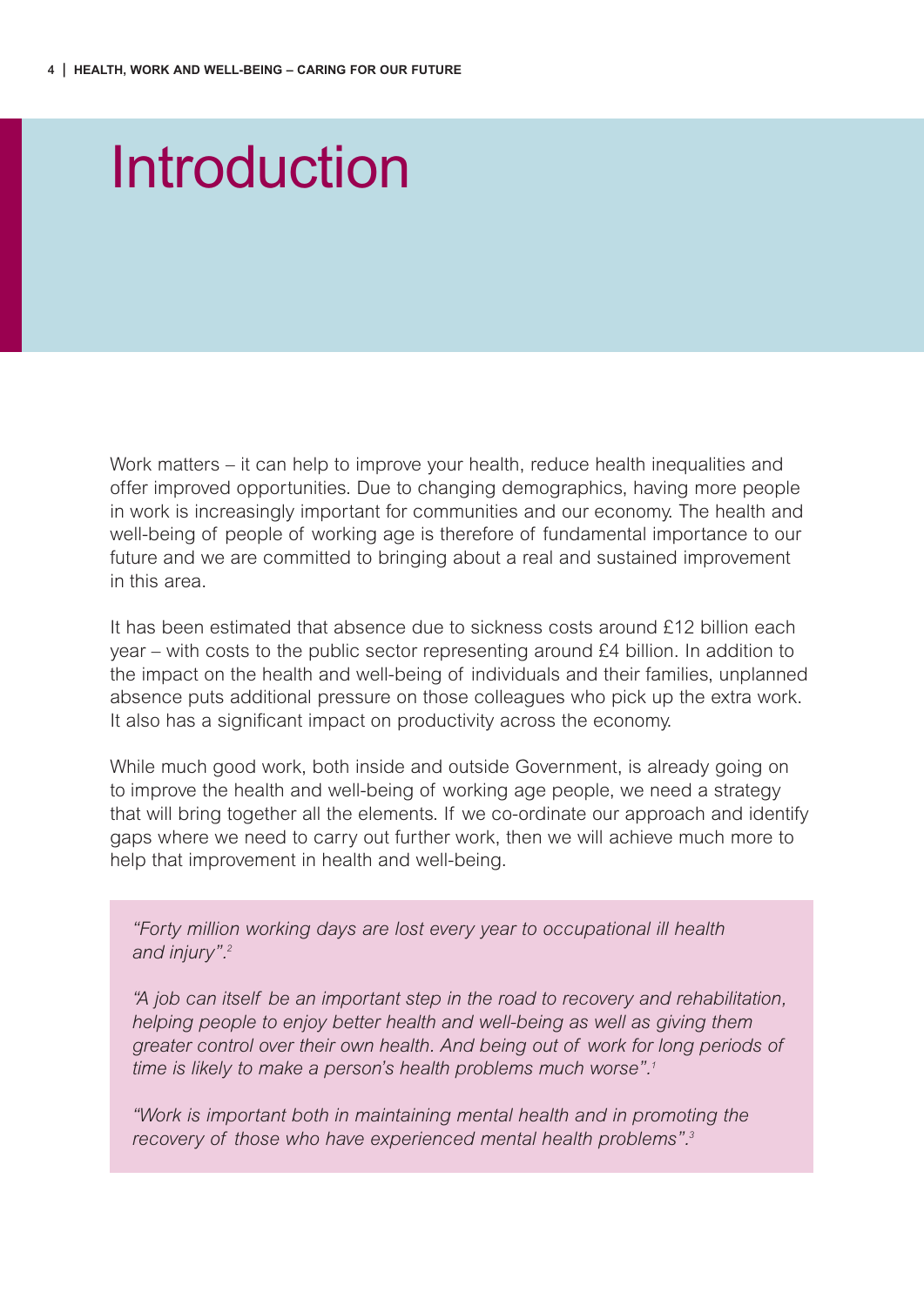*Health, work and well-being – Caring for our future* demonstrates our commitment to making a real difference to the health and well-being of working age people. It also forms a key component of the welfare reform, public sector reform and public health agendas.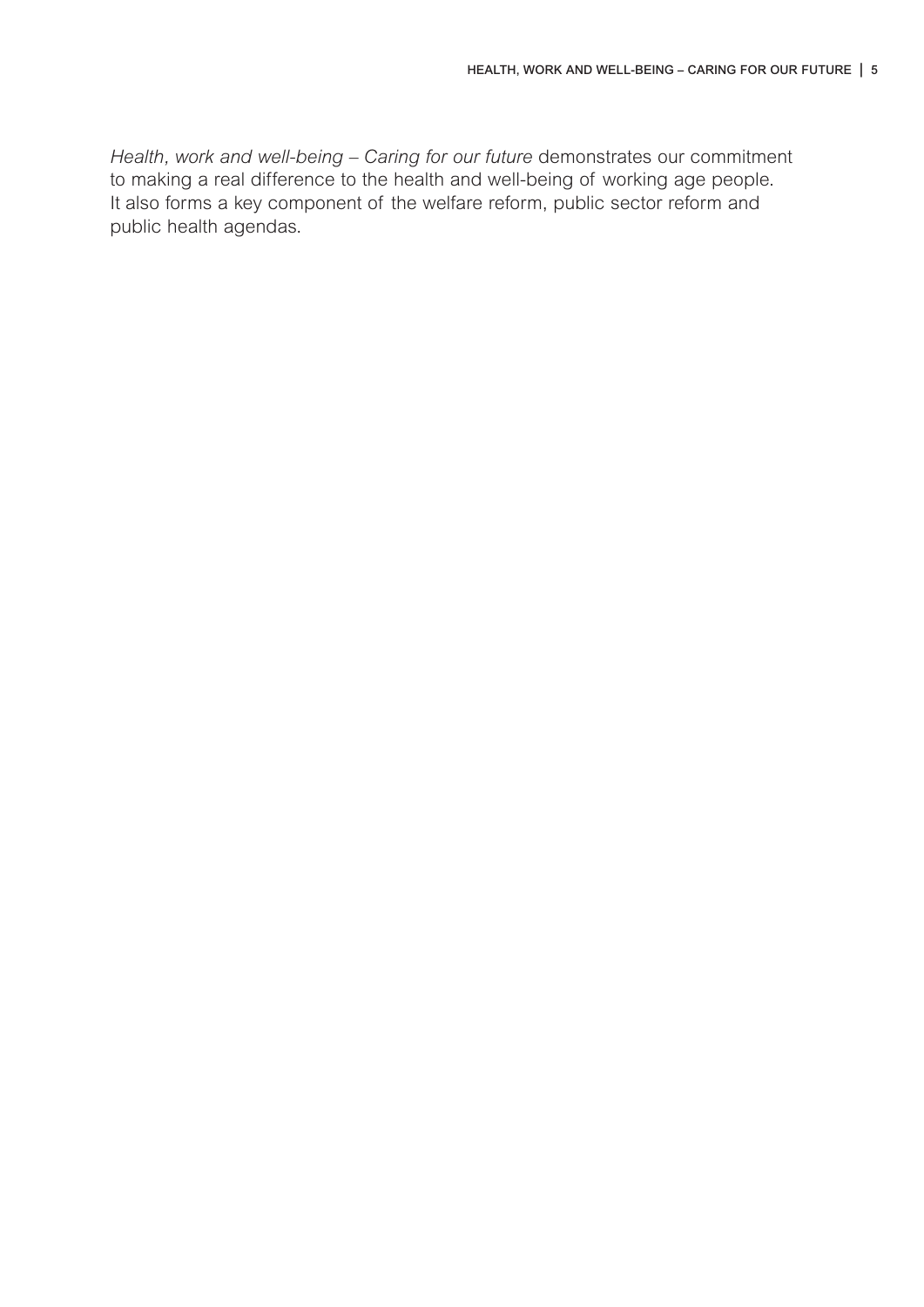## <span id="page-7-0"></span>What we want to achieve

### **Our vision**

We want to achieve a society where:

- **•** the health and well-being of people of working age is given the attention it deserves;
- **•** work is recognised by all as important and beneficial, and institutional barriers to starting, returning to, or remaining in work are removed;
- **•** healthcare services in the NHS and the independent sector meet the needs of people of working age so they can remain in, or ease their return to, work;
- **•** health is not adversely affected by work, and good quality advice and support is available to, and accessible by, all;
- **•** work offers opportunities to promote individual health and well-being, and access to and retention of work promotes and improves the overall health of the population;
- **•** people with health conditions and disabilities are able to optimise work opportunities; and
- **•** people make the right lifestyle choices from an early age and throughout their working lives.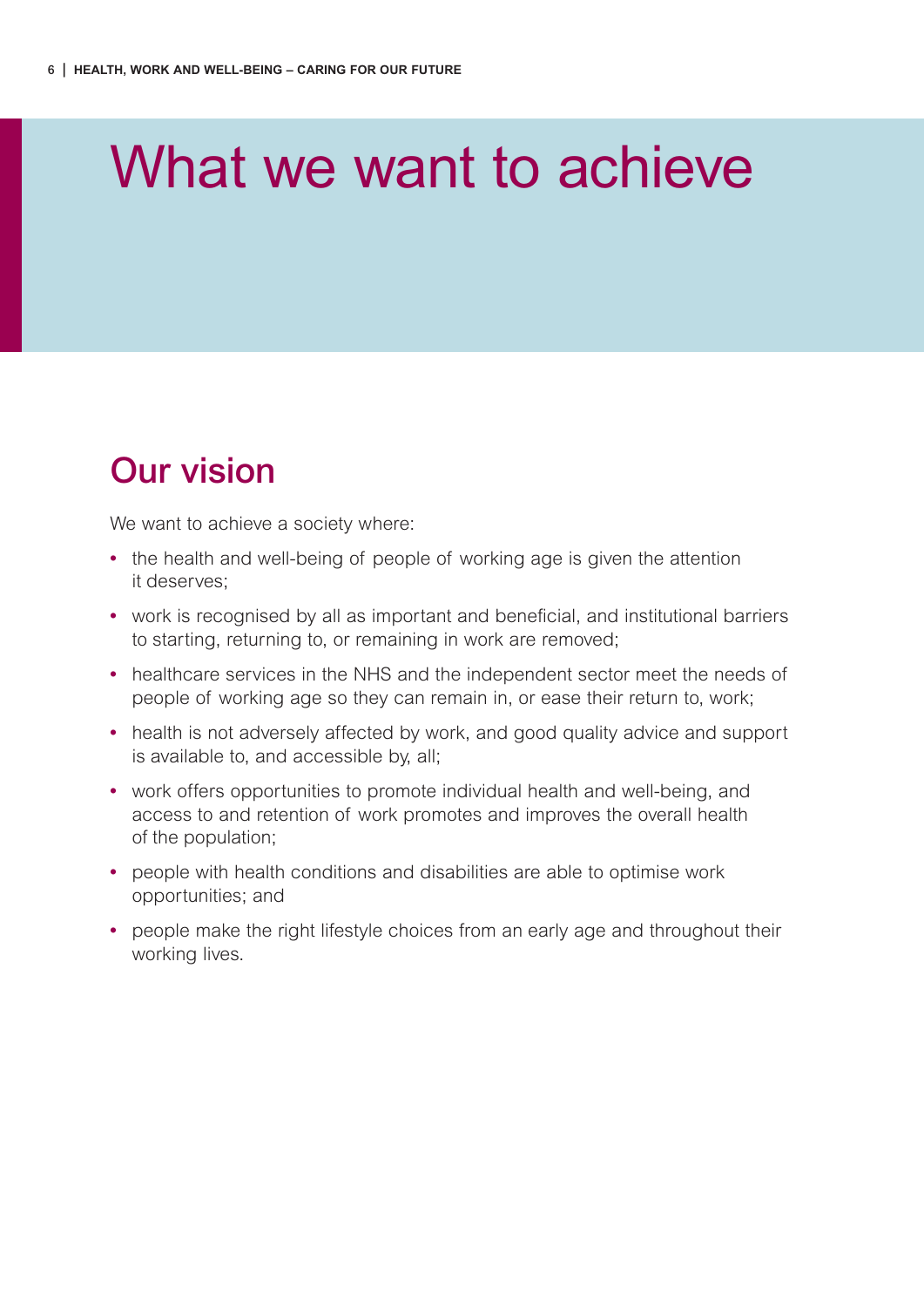#### <span id="page-8-0"></span>**How will individuals benefit from this strategy?**

**1. Helping people manage minor health problems in work:** Sprains and strains often reduce a person's capacity to do their job effectively in the short term. Left untreated a minor injury can, over time, become a major problem leading to absence from work. Access to appropriate treatment may not currently be readily and quickly available in the early stages. A key aim of this strategy is to find ways of supporting employees in getting swift treatment so that they can remain in work.

**2. Helping people return to health following an absence from work because**

**of illness:** After a long-term absence from work caused by illness or injury it can be difficult to return to work, even when the original health problem has been dealt with or is under control. Our strategy will support healthcare professionals to help people who are out of work due to ill health to plan and, if necessary, access specialist support in managing their condition and returning to work. This might be through employment advice and help to find a suitable job – not necessarily what they were doing before their illness. Adaptations to workplaces and work practices, including time flexibilities, can be another key to the return to work.

**3. Helping people avoid work-related health problems:** Many people work in organisations with little or no access to good quality occupational health advice – advice that can be essential in helping employers to manage risk and to protect and promote the health and well-being of employees. Our strategy will increase the number of people whose workplaces have access to occupational health support that is aimed at reducing the number of people who suffer from work-related ill health.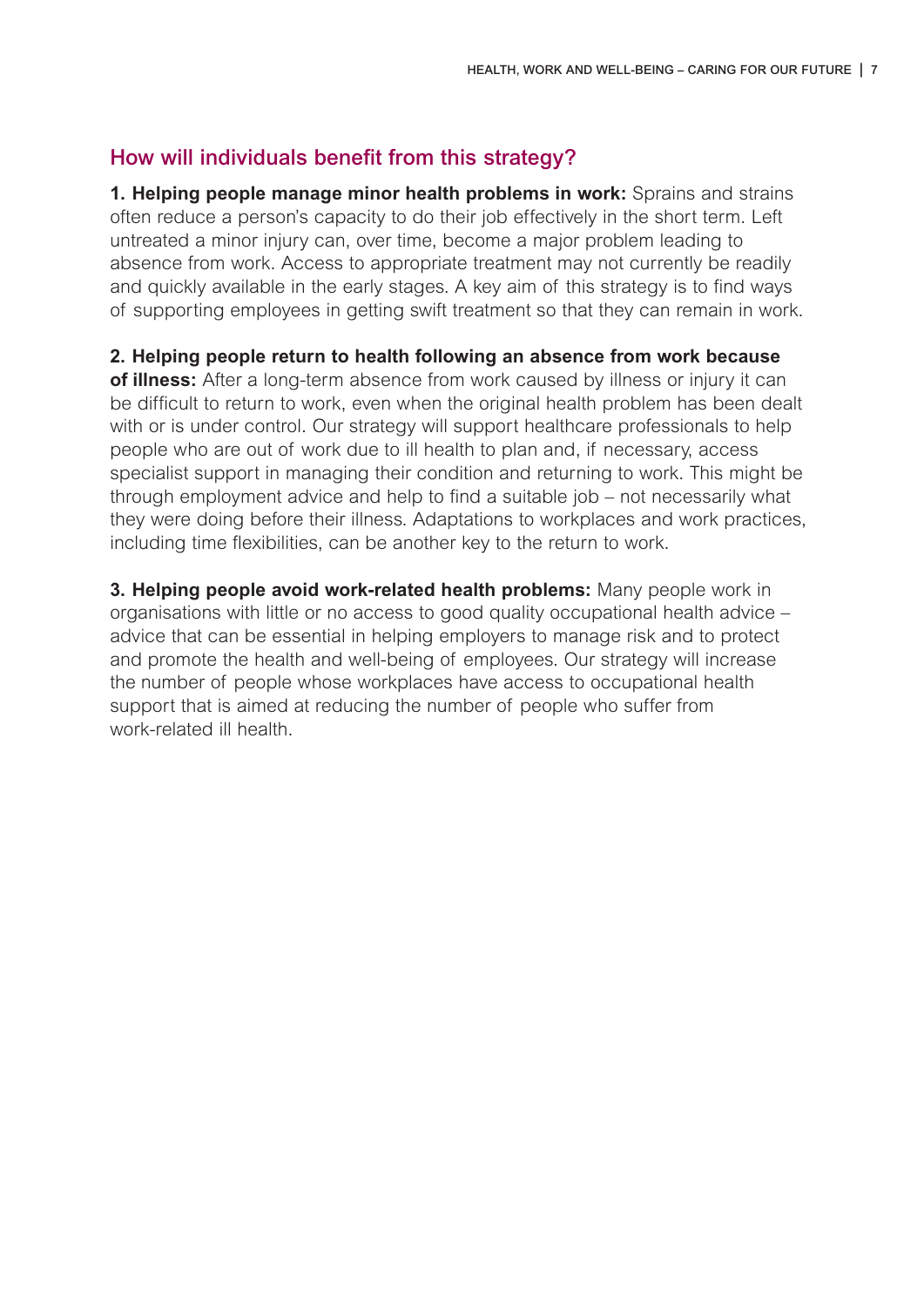## <span id="page-9-0"></span>**Key themes of this strategy**

Our strategy, which is new, innovative and far-reaching, will bring together all those with a role to play in relation to the health of working age people. This is a comprehensive approach and one that dovetails with other key initiatives.

#### **Case study: Work and Health Network**

This group represents a wide range of expertise in delivering occupational health support in primary care, for small and medium-sized enterprises (SMEs) and the voluntary sector. Members include:

- **•** Sheffield Occupational Health Advisory Service, which sees over 1,200 patients a year and provides advice on prevention, returning to work and general issues such as employment and health and safety law; and
- **•** Health Works in London (Newham), which works alongside other agencies to provide services for long-term unemployed people to help them back to work, and support and training for SMEs to help them improve their workplace health and safety standards.

To assist in this process we will appoint a national Director for Occupational Health who will work across the Department for Work and Pensions and the Department of Health and with the Health and Safety Executive (HSE), with a specific remit to:

- **•** oversee implementation of the Health, Work and Well-being Strategy;
- **•** raise awareness of work and its relationship with health and well-being;
- **•** help develop specific outcome measures designed to monitor the strategy's progress and success; and
- **•** lead a national debate on occupational health and well-being, including how innovative proposals might be developed and funded.

To achieve our vision we will need all the organisations involved to recognise that occupational health is critical to individuals, families, communities, organisations and the whole of our society. If this is to work, we will need a collaborative focus. We have structured our strategy around three key themes that we believe encompass all the basics essential for success. Each theme is a key component of the strategy. The work required to meet these challenging objectives will be done in conjunction with stakeholders. Examples of areas that will require to be addressed are detailed below.

#### The **key themes** are:

- 1. Engaging stakeholders
- 2. Improving working lives
- 3. Healthcare for working age people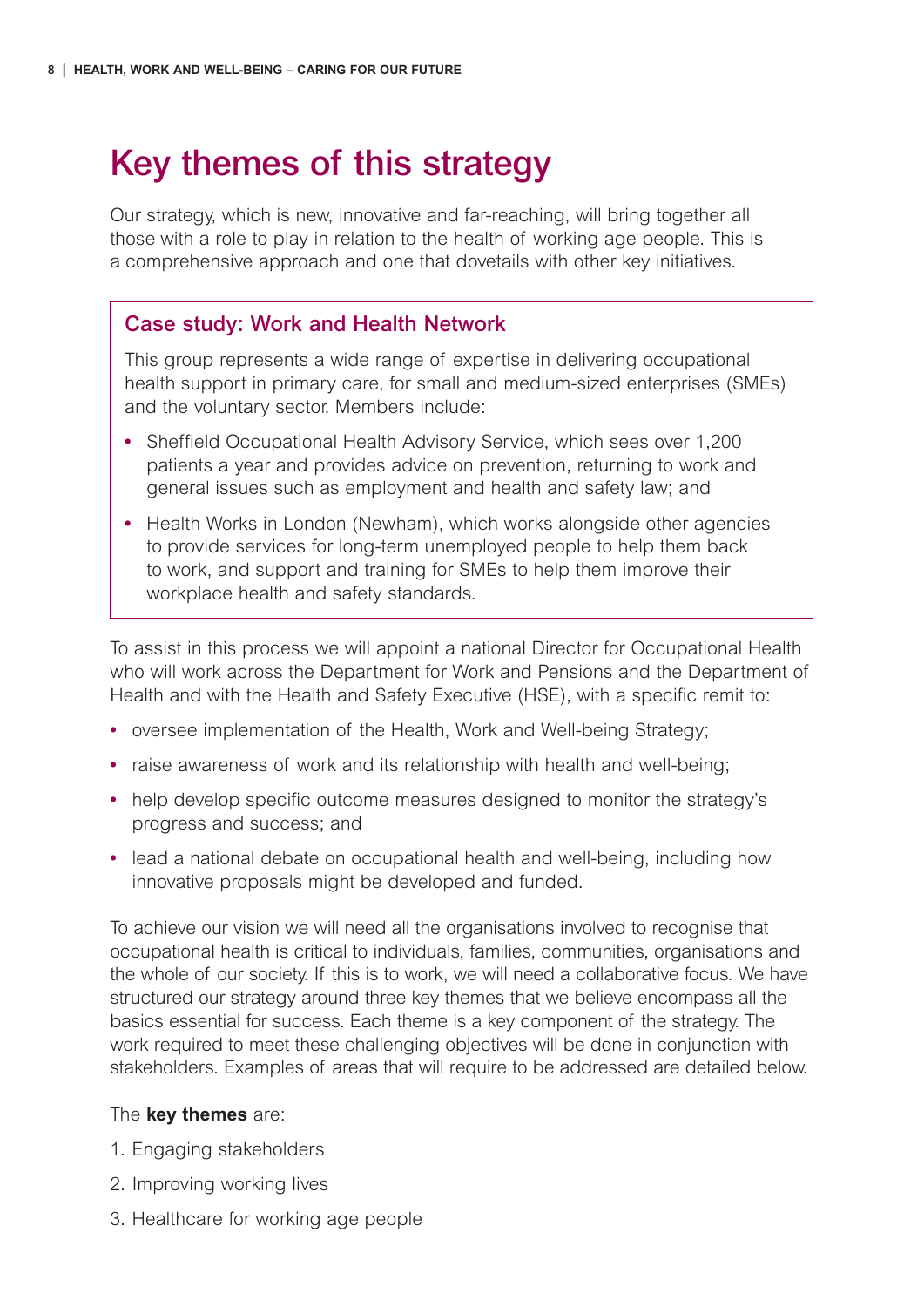### <span id="page-10-0"></span>**Key themes**

#### **1. Engaging stakeholders**

The success of our strategy depends on the support and participation of many stakeholders. This strategy will be fully implemented – not by central government dictat, but through collective effort.

#### **What we have achieved so far**

Thorough and continuing engagement with our stakeholders has been key to the success of our programmes on health, work and well-being. It has been a significant element in the development of new initiatives, such as the expansion of the Investors in People award.

The White Paper *Choosing Health*<sup>1</sup> gave Investors in People UK (IiPUK) the remit to develop a new 'healthy business assessment' in conjunction with the Department of Health. This is intended to build on the success of IiPUK by developing the business case for investing in health and well-being.

In developing this new framework, IiPUK has been committed to involving a broad range of stakeholders, to ensure the framework is distinctive and credible and designed to meet the needs of employers and employees. As a first step in the engagement process, IiPUK has held a one-day interactive 'think tank' engaging over 40 stakeholders from government, industry, the voluntary sector, occupational health, and a range of employers. Participants shared their experiences of researching and promoting health at work, and took the first steps in defining the scope and positioning of the Healthy Organisation framework. The event started the process of communication with practitioners and experts.

From our experience, we recognise that this strategy must include working closely with stakeholders. We will therefore:

- **•** create a National Stakeholder Council;
- hold a stakeholder summit:
- **•** create a National Stakeholder Network;
- **•** develop a Charter for Health, Work and Well-being;
- **•** initiate a national debate; and
- **•** support the creation of local stakeholder councils.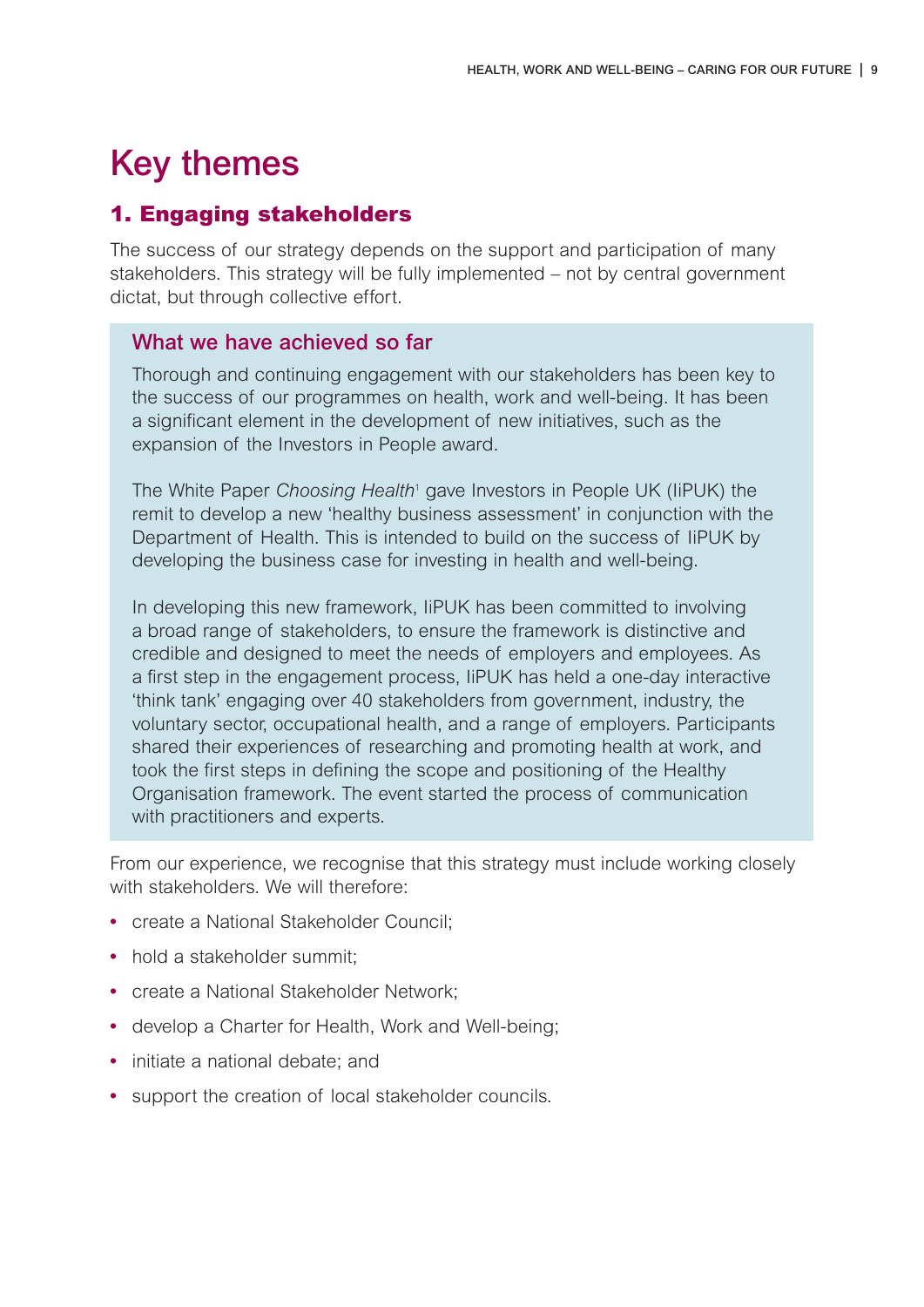#### <span id="page-11-0"></span>**Create a National Stakeholder Council**

This will be a small group of individuals, eminent in their field and with strong networks, whose experience and influence will help support this strategy. Members of this council will:

- **•** share expertise with Ministers and the national Director for Occupational Health;
- **•** represent distinct stakeholder groups that have been critical to the success of this strategy; and
- **•** use their networks to generate awareness of our messages with a wide audience.

The council will act as champions for this strategy, representing and promoting it to their communities.

#### **Hold a stakeholder summit**

Involving all those with a role to play in improving and promoting the health and well-being of people of working age, this summit will seek to:

- **•** determine the role of each stakeholder in helping achieve the vision;
- **•** obtain a firm commitment from each stakeholder in relation to the contribution they will make; and
- **•** identify ways in which stakeholders can come together at a local level to develop and deliver services to meet the needs of people of working age.

#### **Create a National Stakeholder Network**

The network will engage with national stakeholders who have an interest in this strategy or who offer channels to the working age population. It will explore ways of working in partnership with these organisations, especially those who can deliver the strategy's messages to those they represent.

#### **Develop a Charter for Health, Work and Well-being**

Key stakeholders will be invited to sign a charter setting out their role and contribution towards health and well-being. The charter will incorporate a detailed Action Plan to ensure progress.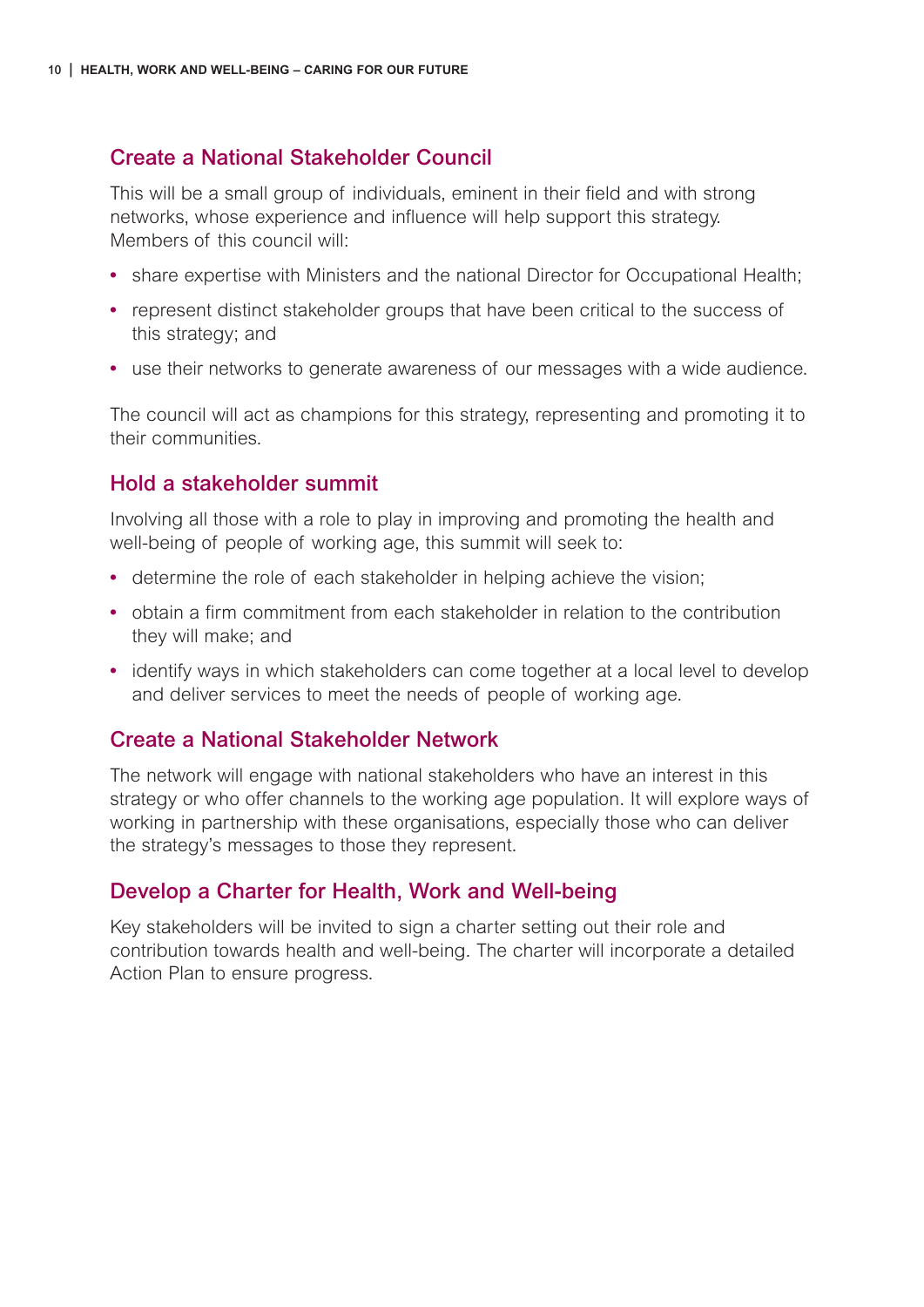#### <span id="page-12-0"></span>**Initiate a national debate**

We will lead a national debate as we develop innovative proposals for the further evolution of our approach to occupational health and well-being. It should include discussion of innovative funding to put this strategy in place. The debate will spread the word about our goals while bringing in help and input from stakeholders. It will provide opportunities to both ask questions and listen to views on issues such as:

- **•** getting public and private sector employers and workers to 'buy-in' and 'sign up' to action;
- **•** ensuring that the right incentives are put in place to encourage such action;
- **•** maintaining the momentum of change; and
- ensuring that the infrastructure (occupational health services, rehabilitation, etc) is in place to realise our vision.

#### **Support the creation of local stakeholder councils**

Because there is only so much that can be achieved from the centre, local stakeholder councils would be needed on the ground. Their focus would be on reaching the local working age population in order to deliver the strategy. Members would:

- **•** act as champions for the services within their constituencies;
- **•** disseminate information about this strategy to their wider contact networks;
- **•** advise and support delivery;
- **•** promote partnership working on delivery of the strategy;
- **•** raise awareness of other activities within the regions that may have an impact upon the service; and
- **•** create links with other regional and local initiatives.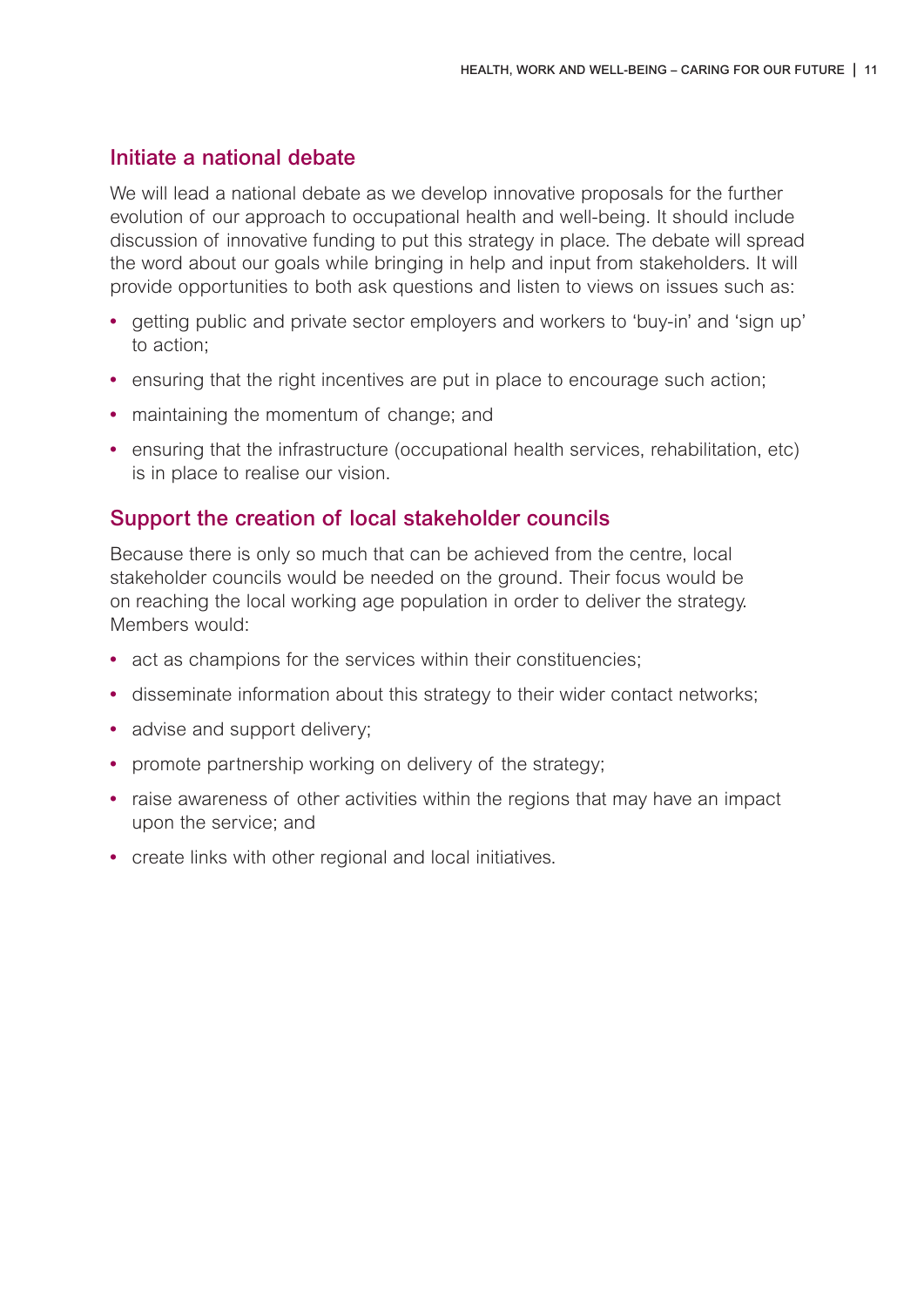#### <span id="page-13-0"></span>**2. Improving working lives**

Working with partners, we will seek to promote the benefits of a healthy and supportive working environment to all organisations and employees.

#### **What we have achieved so far**

We have recognised the important role that occupational health services play in both the public and private sectors and the several models used to deliver work-focused support.

All NHS Trusts have achieved the Improving Working Lives Standard at *Practice level*, signalling delivery of modern human resources (HR) practices for staff in the NHS. They are now working towards the *Practice Plus level* of Improving Working Lives, which requires demonstrable evidence, through partnership working, that the working lives of employees in all staff groups are continuing to improve.

Another model, NHS Plus, was established in November 2001 to encourage the provision of occupational health services by NHS occupational health departments to external employers, under NHS income generation arrangements. Over 100 occupational health departments – approximately 50 per cent of all NHS units – joined the scheme. Research during the first two full years of operation showed an income growth of around 16 per cent a year.

In addition to clinical services, NHS Plus maintains an internet website, which allows employers to identify their local provider and gives general occupational health advice. Monitoring of web traffic shows 10,000 individual visits a month in the first half of 2004. NHS Plus has also published guidelines to help to develop appropriate quality guidance for all occupational health services.

The White Paper *Choosing Health*<sup>1</sup> has committed to developing the future role for NHS Plus. Expansion will allow the organisation to work with the workplacefocused advice and support service delivered in partnership with the HSE. This will provide health, safety and return to work support to SMEs.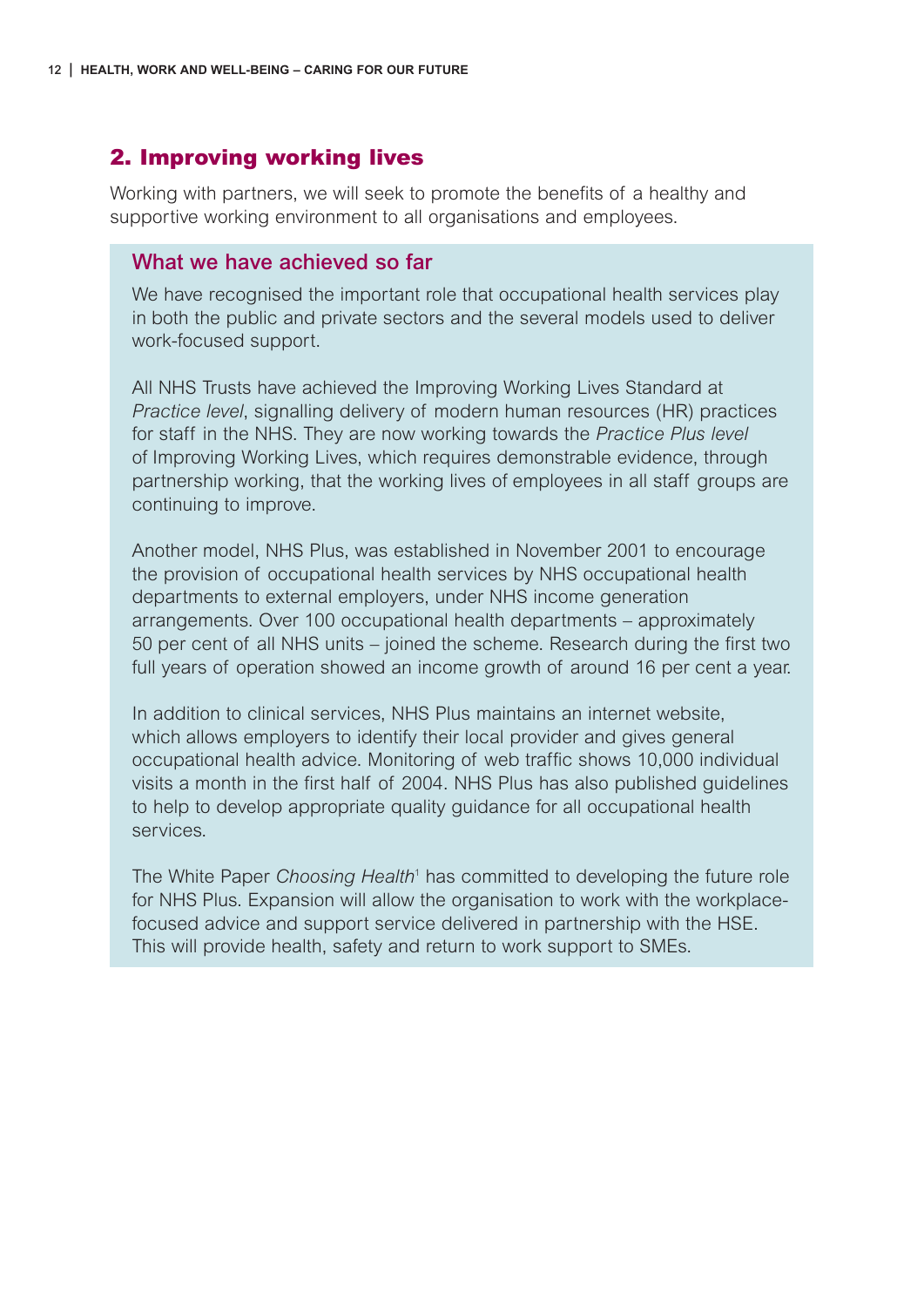<span id="page-14-0"></span>Further work will focus on:

- healthy workplaces;
- **•** occupational health support; and
- **•** leading by example.

#### **Healthy workplaces**

We want to create workplaces where we both protect the health and well-being of employees and optimise the opportunity to help people improve their own health and well-being. The workplace component of the White Paper *Choosing Health*<sup>1</sup> sets out the key principles for supporting people to make healthier and more informed choices about their own health.

A 2004 review of over 20 evidence-based survey articles on work-based health promotion programmes and studies concluded that health-promoting programmes can have a positive impact on the workforce. The articles showed that heart conditions and other risk factors were lessened by participation in an occupational activity programme. In nine out of ten articles, the introduction of an activity programme was connected to a reduction in the number of smokers. 4

Fourteen evaluation studies included in the review examined absenteeism and reported that health promotion measures led to between 12 per cent and 36 per cent reduction in sickness absence. This led to a saving of 34 per cent in absenteeism costs, concluding that every pound spent on promoting health in the workplace could lead to a  $£2.50$  saving for businesses. $4$ 

The workplace is a setting that should support healthy food choices for staff (and visitors). Provision of healthier foods can contribute to "better attainment, less disruptive behaviour [and] higher productivity".<sup>5</sup> In the longer term it can contribute to a reduction in sick pay and treatment costs.

In 2003/04 there were 609,000 new cases of workplace ill health – of these cases, stress contributed 254,000 (42 per cent) and musculoskeletal disorders 204,000 (33 per cent). This was out of a total 2.2 million new and existing cases. In the same period – 29.8 million working days were lost to ill health; the equivalent figure for injuries (ie safety) is approximately 9 million.<sup>6</sup>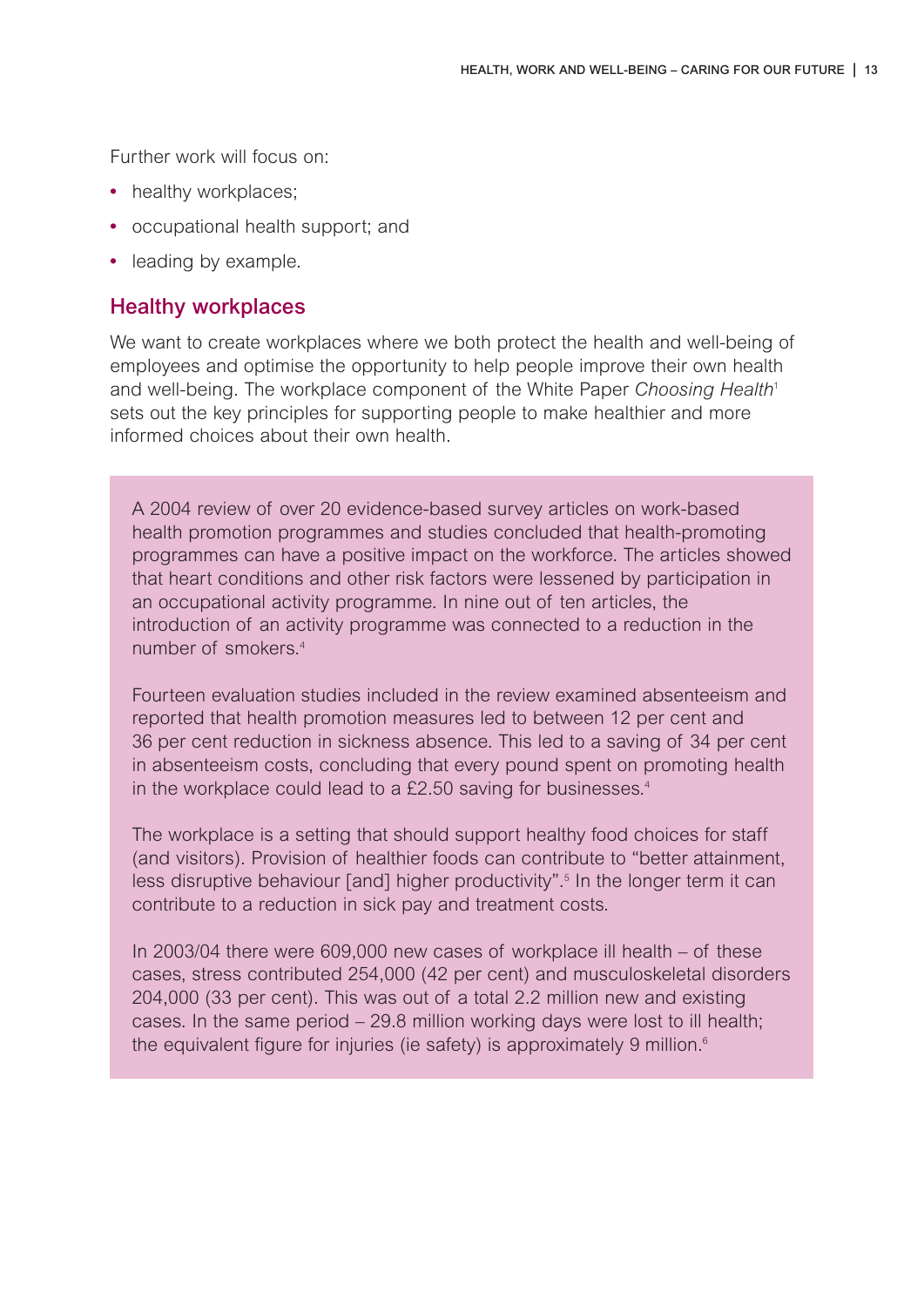Action on healthy workplaces will include:

- **•** encouraging companies to report their occupational health and safety performance as a key part of their business performance reporting, using the HSE's Corporate Health and Safety Performance Indicator (CHaSPI) system and the equivalent Health and Safety Performance Indicator for small businesses, and to benchmark themselves against others;
- **•** working with trade unions at local, regional and national levels to build on the successful work that they have already undertaken in partnership with employers to better protect employees from health risks in the workplace. In particular, we will seek to develop the constructive and supportive role of safety representatives;
- **•** piloting links between GPs and employment support to assist patients in staying in or returning to work, following health problems;
- **•** working with relevant professional bodies towards having leadership competencies relating to occupational health incorporated into management and HR training courses;
- **•** identifying incentives for businesses to encourage the provision of occupational health support for employees, and supporting the training of occupational health personnel;
- **•** working with employers to make changes in the workplace necessary to allow people to work to a later age;
- **•** developing guidance regarding the specific occupational health needs of migrant workers;
- **•** incorporating an occupational health standard within the Investors in People award;
- **•** developing a national award, similar to the Scotland Health at Work award and the Corporate Health Standard in Wales, for organisations where the Investors in People standard is not appropriate;
- **•** establishing pilots to provide evidence of the effectiveness of promoting health and well-being within the workplace;
- **•** promoting models of health improvement advice, including health trainers and Health Direct;
- **•** developing a new cross-government campaign on obesity, raising awareness of the steps people can take through diet and physical activity to prevent obesity;
- **•** introducing a smoke-free environment in all government departments and the NHS by the end of 2006;
- **•** encouraging the development of a stronger and better co-ordinated academic research capability within the UK, to support research on issues relating to work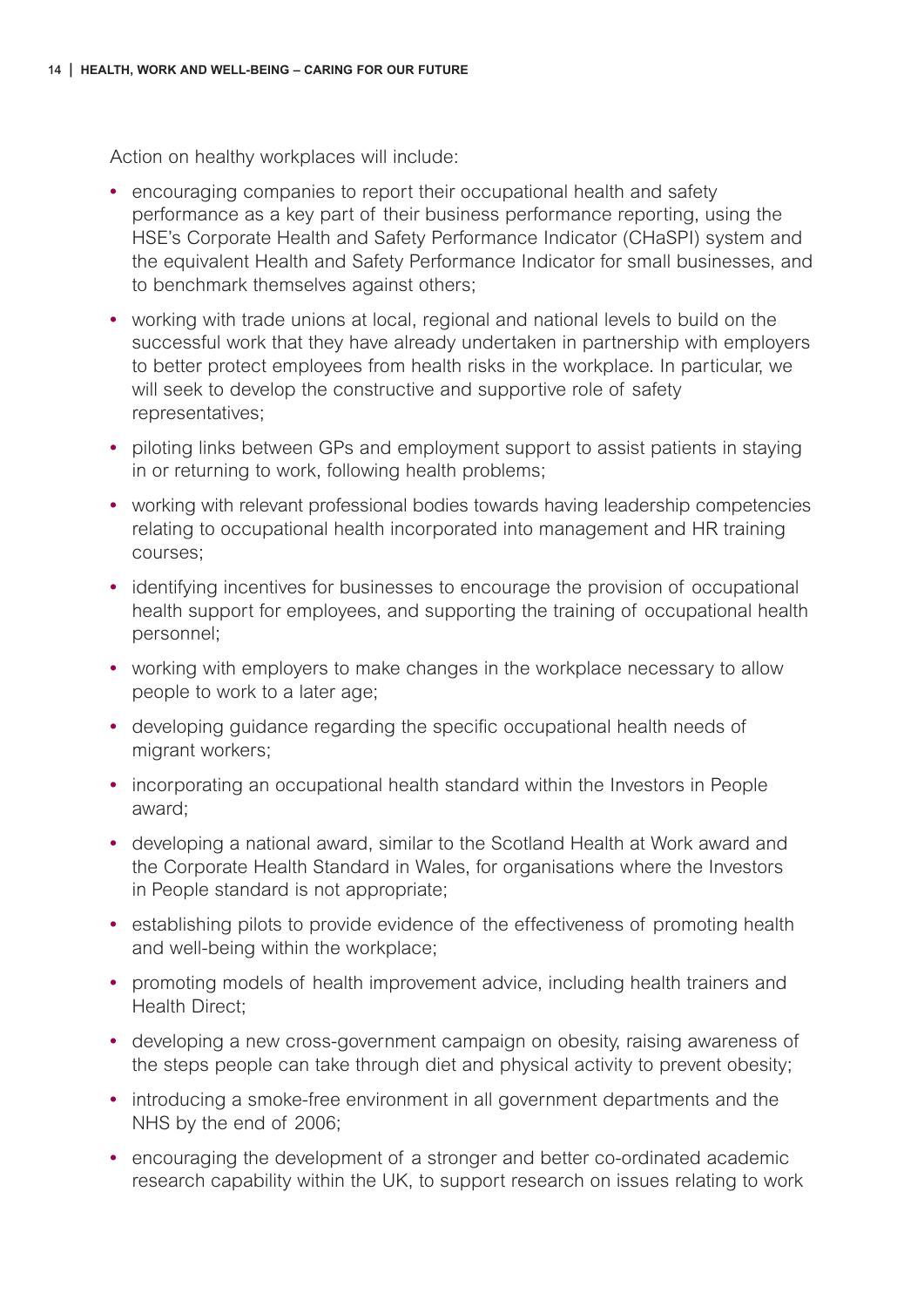and health, including ageing, and to provide a sound evidence base to support new initiatives; and

**•** engaging with all stakeholders, but especially employers, unions and insurers, to develop a co-ordinated and mutually supportive approach to the health and well-being of people at work and to demonstrate the positive impact this will have on people's lives, and therefore on the competitiveness of Great Britain.

#### **Case study: AstraZeneca**

AstraZeneca, a pharmaceutical company, made a £5 million saving in one year through a programme of initiatives, including standalone projects and improved management aimed at reducing sickness absence levels. This was achieved through a commitment from the top that was emphasised throughout the organisation.7

#### **Case study: Her Majesty's Prison Belmarsh**

Belmarsh is one of the largest prisons in the Prison Service, with a complement of 900 staff and the highest levels of security. The Governor has been acutely aware of the need to lower absence rates, which were as high as 25 days per member of staff in July 2002. They radically overhauled the management of absence and introduced a number of measures, including improving the occupational health services available on site. Rates in June 2004 were down to 12.85 days, nearly half of the earlier rates.<sup>7</sup>

#### **Case study: Southport and Ormskirk Hospital NHS Trust**

The trust has developed a staff charter which aims to embed their Dignity at Work ethos. In setting up a staff counselling service and a confidential medication service the trust is supporting staff to deal with conflict. The occupational health service works closely with HR and staff to offer support and assistance in the management of sickness absence, and in the development of flexible working policies in the trust.

#### **Case study: Port of London Authority (PLA)**

PLA provides safe navigation on the tidal Thames. The company introduced a sickness absence management policy which resulted in a 70 per cent drop in absence rates from 11–12 per cent to 3–3.4 per cent (2003). PLA estimate that the improvement was the equivalent of 8.2 per cent more staff at work.<sup>7</sup>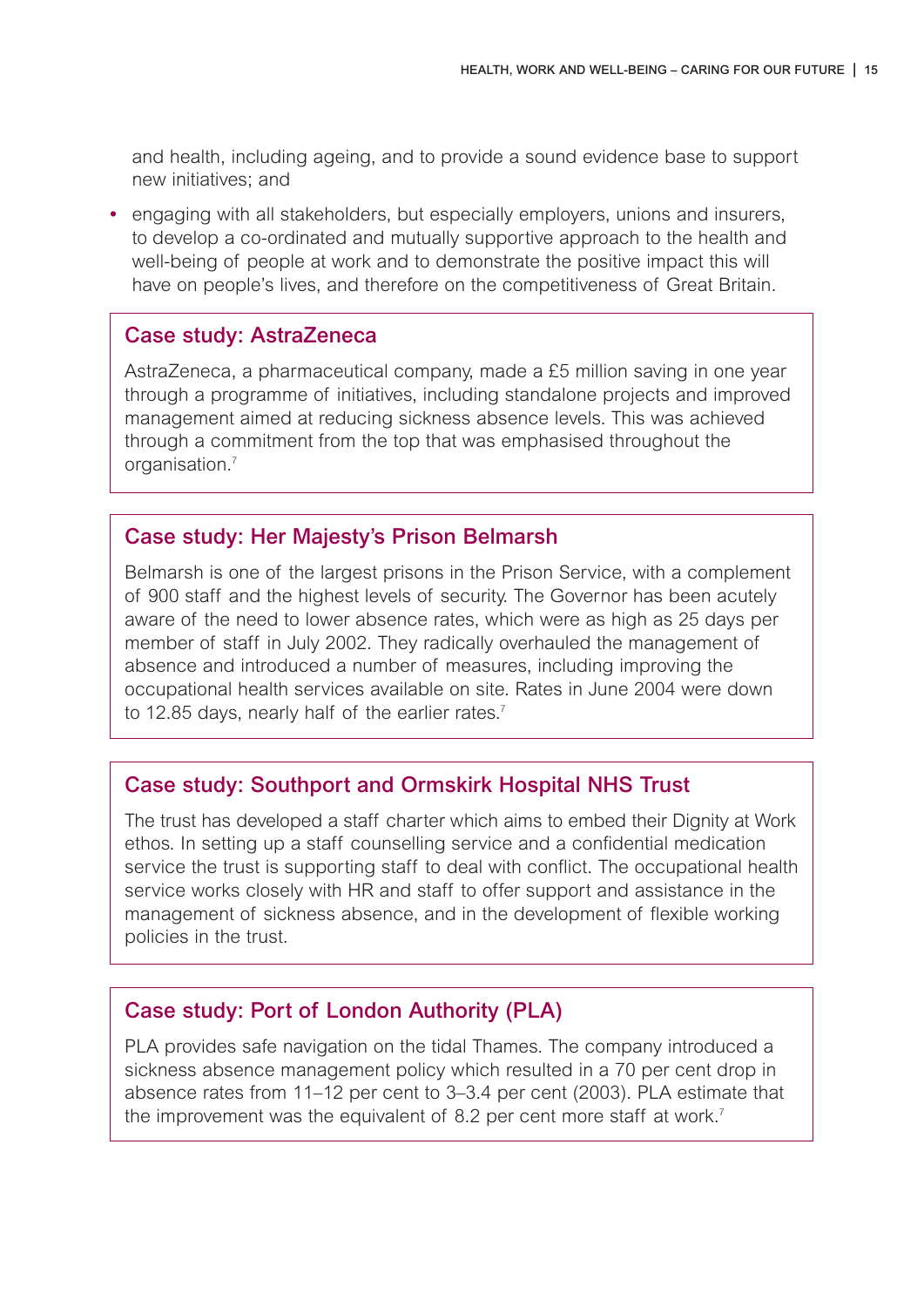#### <span id="page-17-0"></span>**Case study: BT**

BT's 'Workfit' programme is supported by the Communication Workers Union (CWU). The CWU National Health and Safety Officer stated that the programme "aims to provide advice, support and rehabilitative assistance enabling people to be aware of the health risks on work and lifestyle related issues which can lead to better job satisfaction, reduced physical and mental stress, a more productive workforce, and a longer, healthier life for our members. We want to see a workplace where workers are supported in their own health and well-being".<sup>7</sup>

#### **Case study: the NHS as a Healthy Employer**

A workshop was recently held by the NHS Modernisation Agency, in conjunction with public and private sector employers, which identified five proposed high-impact interventions that could be piloted to achieve the greatest impact on the workforce.

#### **Occupational health support**

We want to achieve access to competent occupational health advice and support for all employees.

HSE-commissioned research showed that only 15 per cent of all British firms provided basic occupational health support, and only 3 per cent provided comprehensive support.8

Examples of work in this area will include:

- **•** launching Workplace Health Connect, a new service for SMEs offering free and impartial advice on occupational health, safety and return to work issues. The service will consist of an adviceline covering England and Wales, and five regional Pathfinders delivering free workplace visits. The Pathfinders will initially run in the North East, North West, West Midlands, South Wales and Greater London. Workplace Health Connect will be delivered in partnership with HSE;
- **•** further development of NHS Plus and co-ordination with the Pathfinders;
- **•** learning from work done in Scotland on its Healthy Working Lives initiative and in Wales on its Corporate Health Standard;
- **•** defining national standards for occupational health provision;
- **•** creating models for exemplar services (complementing initiatives such as Pathfinders);
- **•** defining competencies for all groups involved in occupational health and safety delivery;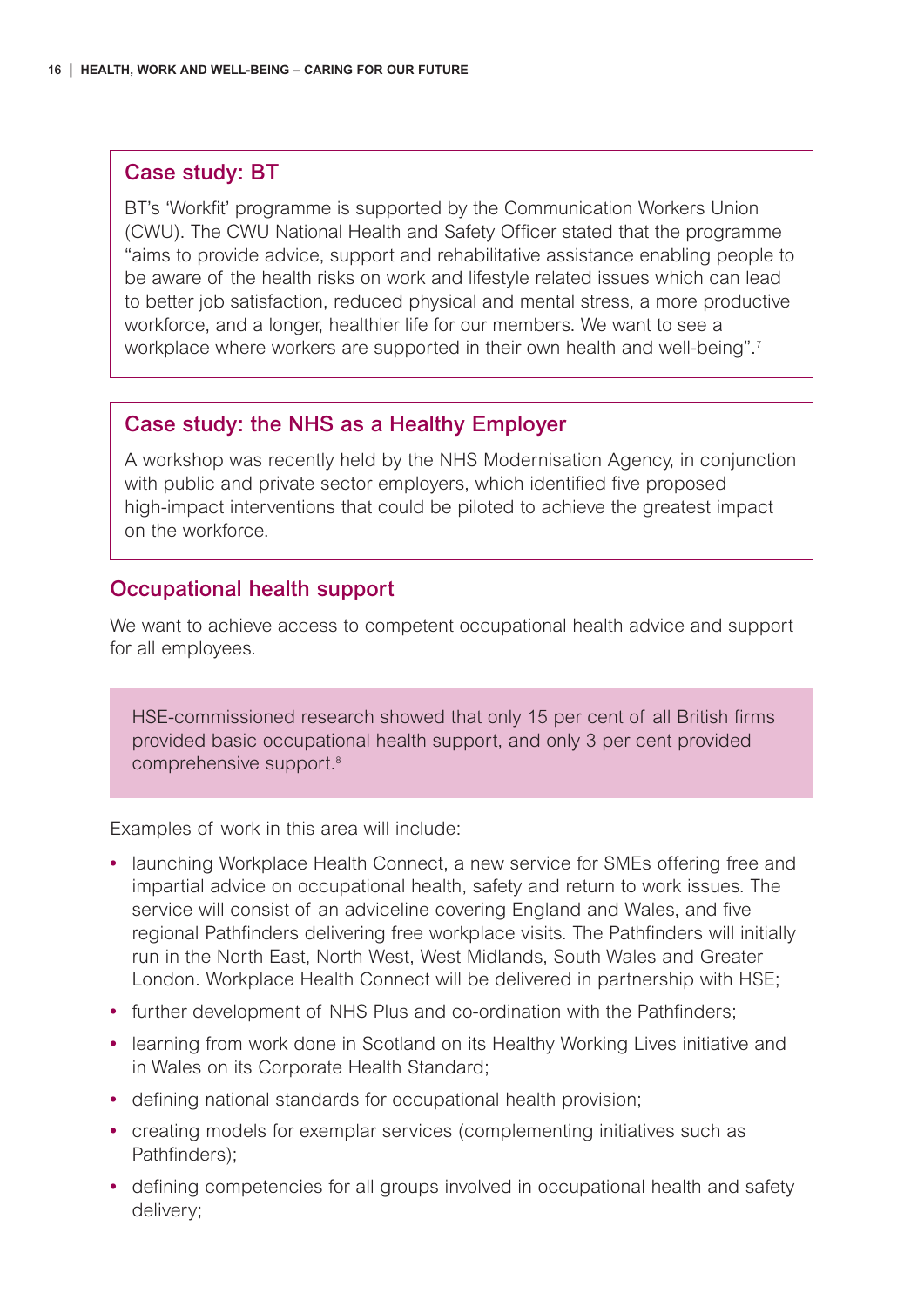- <span id="page-18-0"></span>**•** exploring innovative models of occupational health delivery which will help to address resourcing issues, review the role which health and safety representatives might play and explore the nature and delivery of training that such groups would require;
- **•** ensuring effective links between GPs, occupational health professionals and employers are developed;
- **•** improving the education of GPs in relation to health and work, to assist them in providing better fitness for work advice to patients;
- **•** reviewing the medical statement for Statutory Sick Pay purposes, to make it more user friendly for GPs and to ensure that it provides enhanced advice for patients; and
- **•** co-ordinating occupational health advice with arrangements for social care to enhance people's chances of remaining in work.

#### **Leading by example**

This will involve supporting the NHS, Government and local authorities as employers to become exemplars of healthy workplaces and good occupational health practice.

The public sector employs approximately 5 million people, 1.3 million within the NHS alone. This equates to 20 per cent of the workforce. Sickness absence rates in the public sector currently average ten days per person per year – costing around £4 billion a year.

#### **What we have achieved so far**

We have established a Ministerial Task Force for Health, Safety and Productivity – a cross-government ministerial forum tasked with driving improvements in sickness absence management in the public sector. Its analysis concluded that more needs to be done to:

- **•** secure the commitment of top management to tackling the issues;
- **•** provide better data and information on sickness absence and highlight the key causes and trends; and
- **•** train managers to identify early warning signs and understand the impact of early intervention.

We are running a series of pilots to test the impact of innovative approaches. Stress is the most significant cause of sickness absence and HSE is working with organisations across the public sector to deal with it through its management standards approach. And we want to see the task force's balanced recommendations taken up across the public sector.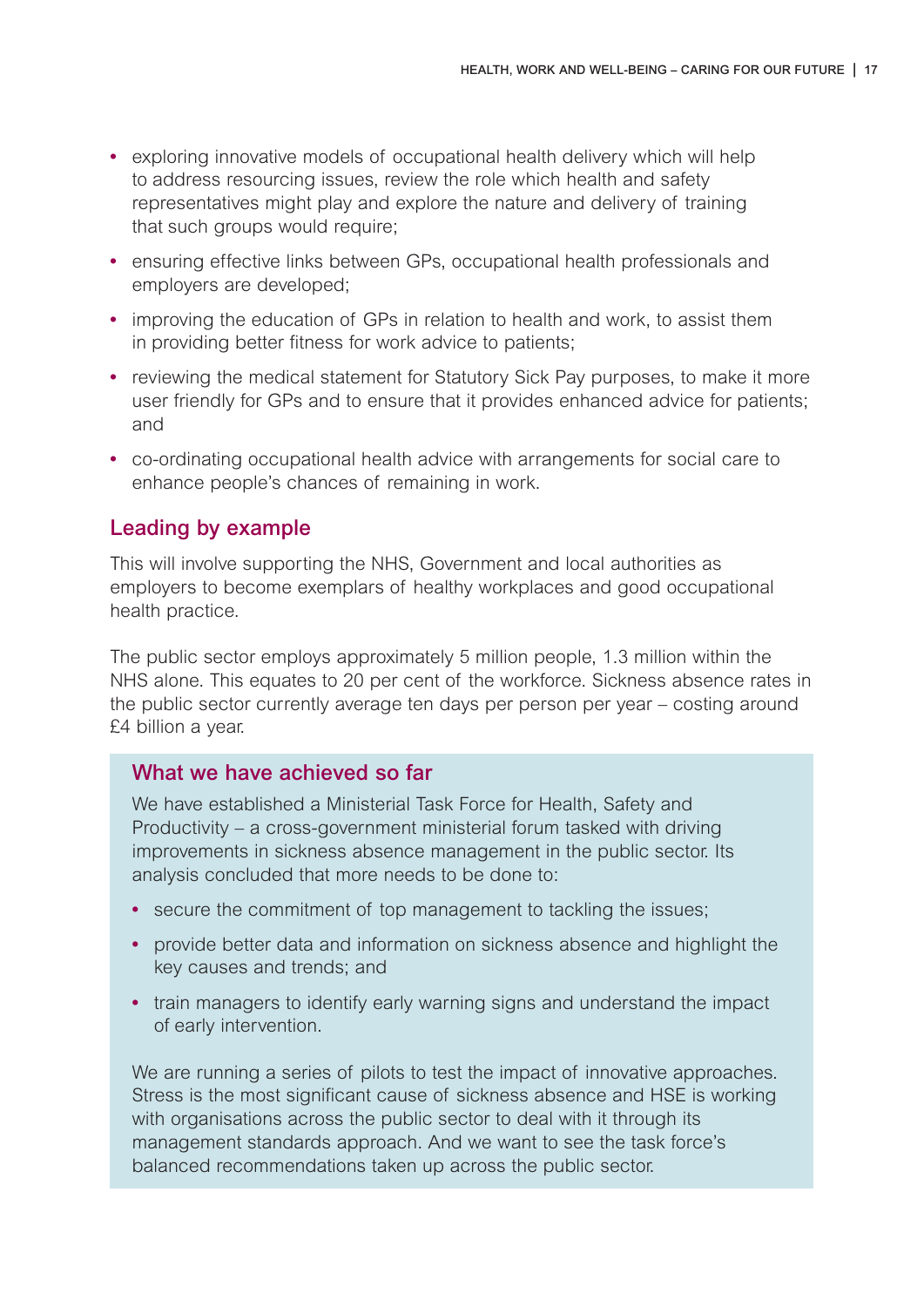The approach will include:

- **•** building on the work of the Ministerial Task Force for Health, Safety and Productivity;
- **•** defining quality standards for public sector occupational health provision;
- **•** promoting the adoption of the HSE Stress Management Standards in the public sector;
- **•** supporting the training of occupational health professionals within the public sector;
- **•** setting out how public sector employers will continue to develop employment policies and practices to make a better, healthier public sector workforce; and
- **•** encouraging local authorities to continue to capitalise on the strong local networks afforded by local arrangements for partnership working between local authorities, the NHS and other public sector services to further this agenda through Local Area Agreements and Local Strategic Partnerships.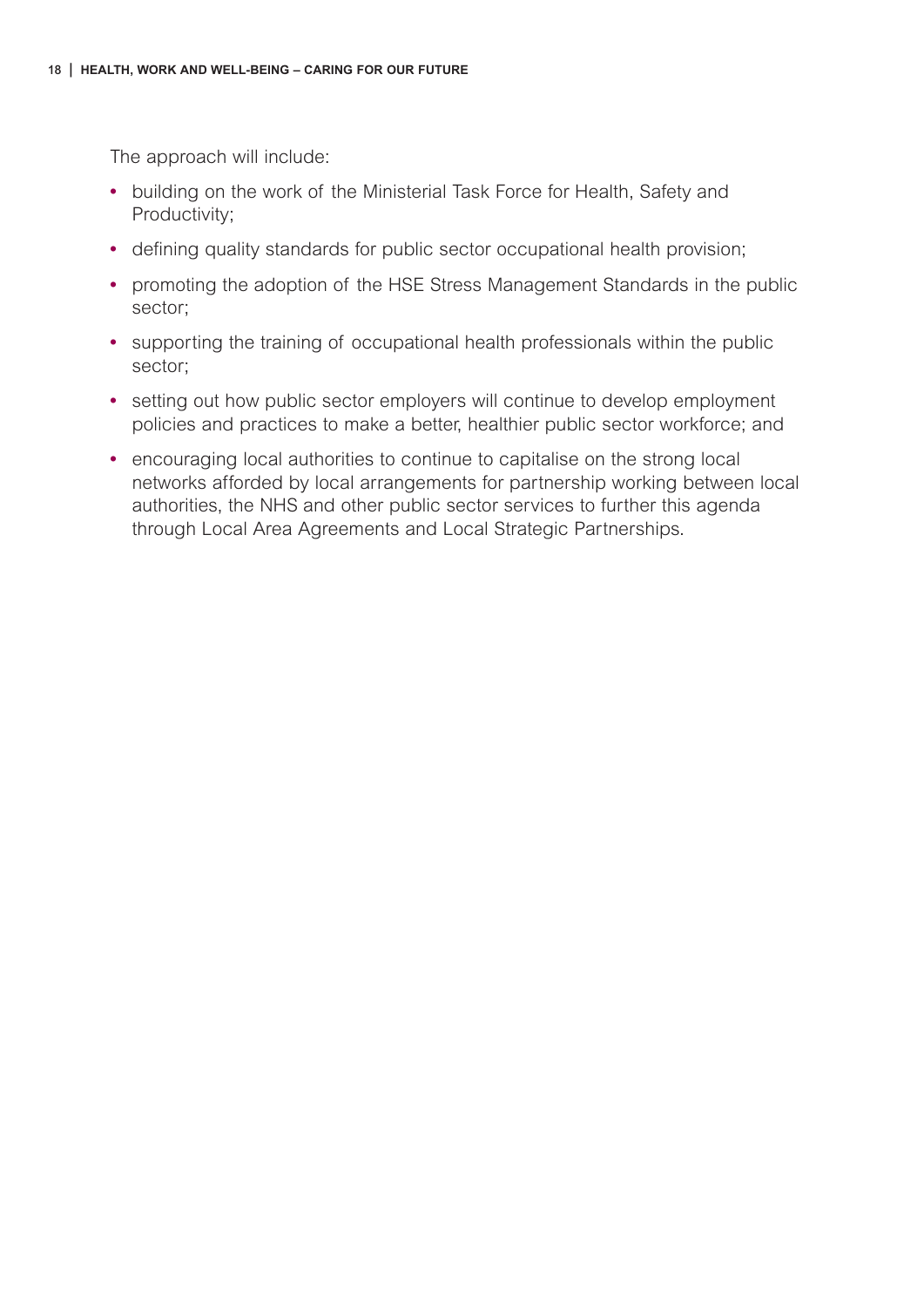#### <span id="page-20-0"></span>**3. Healthcare for working age people**

Any health problem can have a major impact on people's lives and their ability to work. Even relatively common health problems can have a disproportionate effect if investigation and treatment are delayed or appropriate forms of rehabilitation are not available. This can lead to long-term absence, loss of self-confidence and even job loss, with the common difficulty of getting back to work again.

We are now in a situation where once a person has been claiming Incapacity Benefit for 12 months, the average duration of their claim will be eight years – and after two years they are more likely to die or retire than return to work.

#### **What we have achieved so far**

A number of programmes have already been developed exploring the health of the working age population and supporting return to work. One such programme, Pathways to Work, is a joint initiative between the Department for Work and Pensions (DWP) and the Department of Health (DH). It provides additional support to help those who are on Incapacity Benefit to return to work. The majority of those claiming Incapacity Benefit do not have severe conditions, and the longer an individual is away from work, the less likely they are to return. Similarly, the longer they are away from work, the more their physical and mental health declines.

Pathways to Work has targeted support for these individuals, through mandatory work-focused interviews together with a range of choices packages. The health-focused choice is the Condition Management Programme (CMP). The CMP aims to provide a short, focused intervention that will assist the individual to effectively manage their condition, in order to help them to gain the confidence to return to work.

Early evaluation of Pathways to Work has shown that there has been between an 8 and 10 per cent increase in the rate of people coming off incapacity benefits after four months of their claim compared to non-pilot areas, and five times as many people in pilot areas are joining the New Deal for Disabled People programme. The Government has committed to expanding this programme as a result of these successes. From October 2006, Pathways to Work will be delivered to one-third of the population, covering the most disadvantaged areas.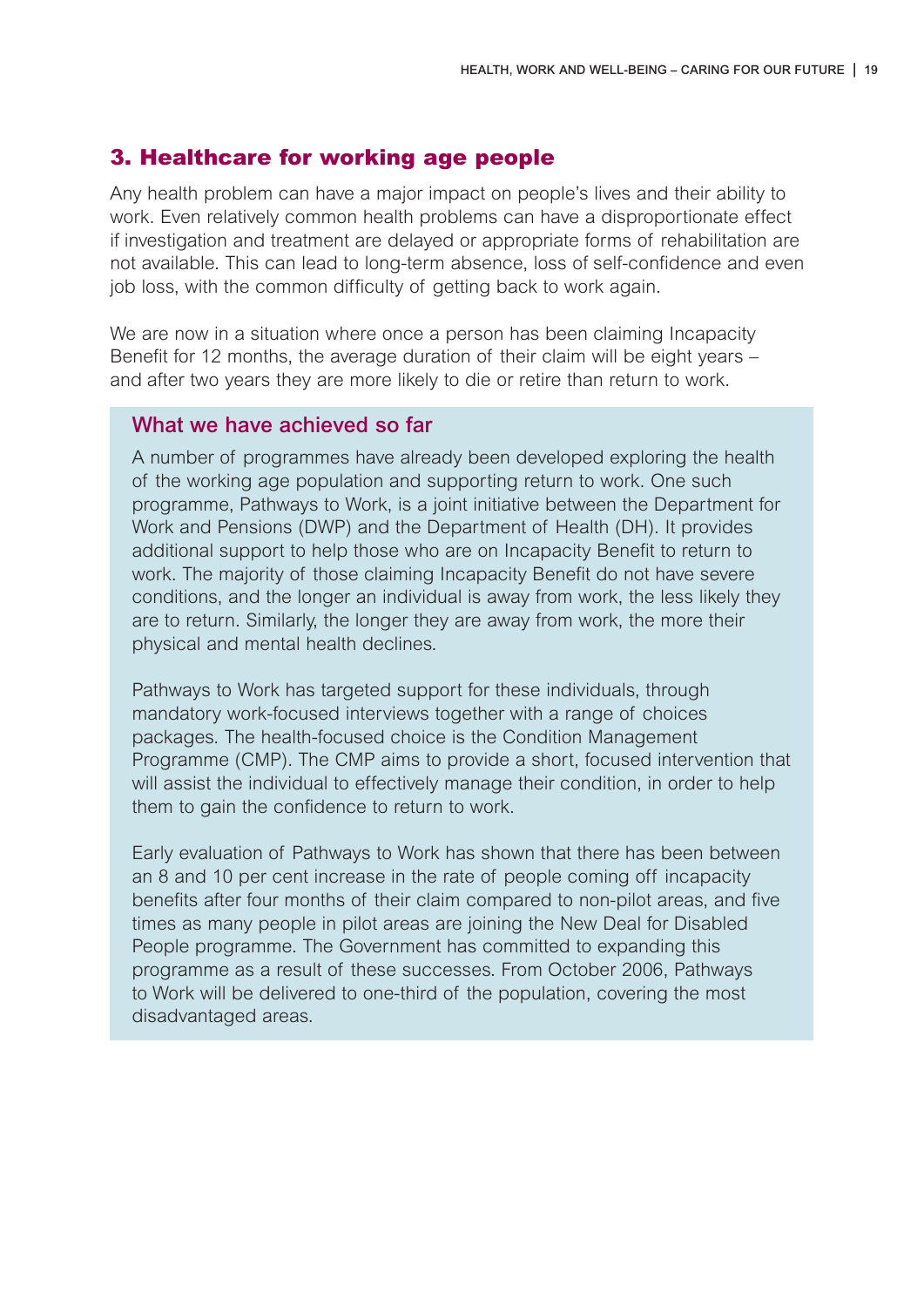<span id="page-21-0"></span>We need to ensure that healthcare services are designed and delivered in a way that will assist people of working age to either remain fit for work, or to return to fitness for work. This will focus on:

- **•** healthcare professionals;
- **•** work-focused treatment;
- **•** common mental health problems;
- **•** return to work support; and
- **•** vocational rehabilitation.

#### **Healthcare professionals**

We will support and engage healthcare professionals so that they recognise the importance of work for their patients' well-being and ensure that they can provide the assistance necessary to fulfil their key role in helping their patients to remain in and return to work.

GPs generally felt that a return to work can be of benefit to patients for a range of physical, social and psychological reasons [but] they described themselves as having limited occupational health expertise.<sup>9</sup>

A series of on-line learning modules for doctors about fitness for work, work and health and dealing with difficult consultations is being developed by DWP. The first module, on certification, has received very positive comments and met a wide range of learning needs.<sup>10</sup>

Areas of work will include:

- **•** working with the relevant training bodies to include work and health competencies in undergraduate and postgraduate training;
- a national education campaign for patients and primary care providers;
- **•** developing Practitioners with Special Interests (including GPs) in occupational health, within Primary Care Trusts, to provide guidance and best practice advice to all GP practices;
- **•** working with leading healthcare professional bodies to identify ways of changing perceptions and practice amongst doctors, hospital specialists, nurses and other professional groups;
- **•** developing on-line training modules on work and health for healthcare professionals; and
- **•** working with Skills for Health to ensure that National Occupational Standards and National Workforce Competencies reflect the need for healthcare professionals to understand the importance of work for patients.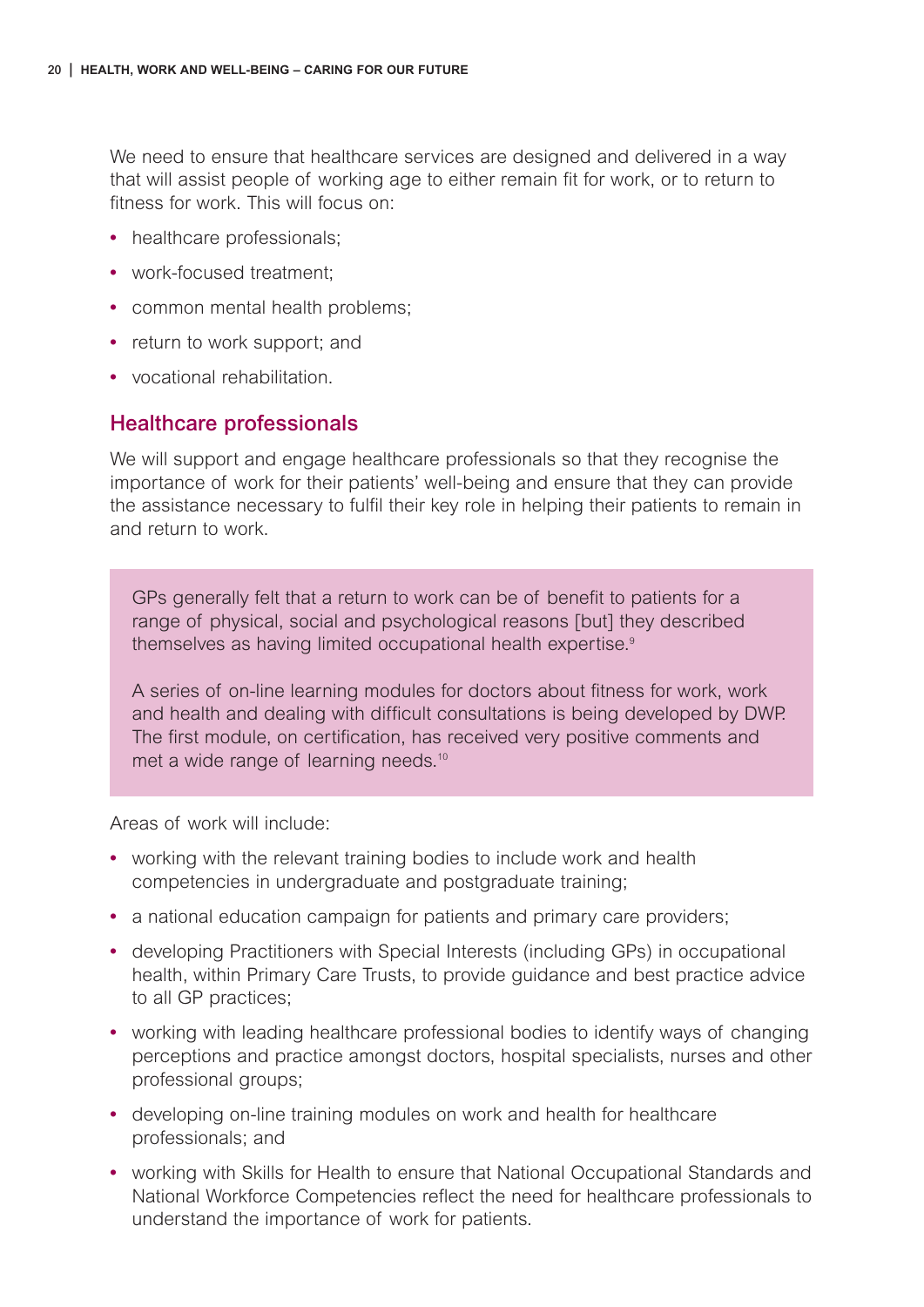#### <span id="page-22-0"></span>**Work-focused treatment**

This involves developing innovative ways of ensuring that people in work can access investigation of and treatment for health problems in a way that will assist them to remain in work and avoid unnecessary absence. This could include the establishment of a clearer evidence base for decisions on assessment and also prioritisation of clinical need, to build on recognition of the negative health impact of being away from work.

#### **Common mental health problems**

We will identify ways to improve the provision of, and access to, interventions for the management of common mental health problems, as these too can lead to long-term ill health with the consequent impact on work and well-being.

This will include:

- **•** improved access to work-focused services to maintain affected people in meaningful community activities;
- **•** provision of an extended range of services to support people in returning to work;
- **•** increasing choice of evidence-based psychological therapies for people with mild to moderate depression and other mental health issues;
- **•** reducing delays in receiving appropriate therapies and earlier intervention in people's care experience;
- reducing waiting times for psychological therapies in all settings by transforming the way in which the system manages demand; and
- **•** recruiting, training and extending the roles of clinical staff to deliver an extended range of interventions, particularly in primary care and other community-based settings, including the workplace.

All these initiatives should help to reduce relapse rates and prolonged periods of treatment (which themselves cause extended absence from work or continued unemployment for people with common mental health problems) and improve service user experience and satisfaction. Here we will build on work already being undertaken by the Department of Health, including:

- **•** building on the lessons learned from the success of Condition Management Programmes within the Pathways to Work pilots;
- **•** piloting the development of local networks of services, designed to test a holistic approach to service provision involving the NHS, the voluntary sector, employers and other key local agencies;
- **•** enhancing the training of occupational health professionals in the management of common mental health problems;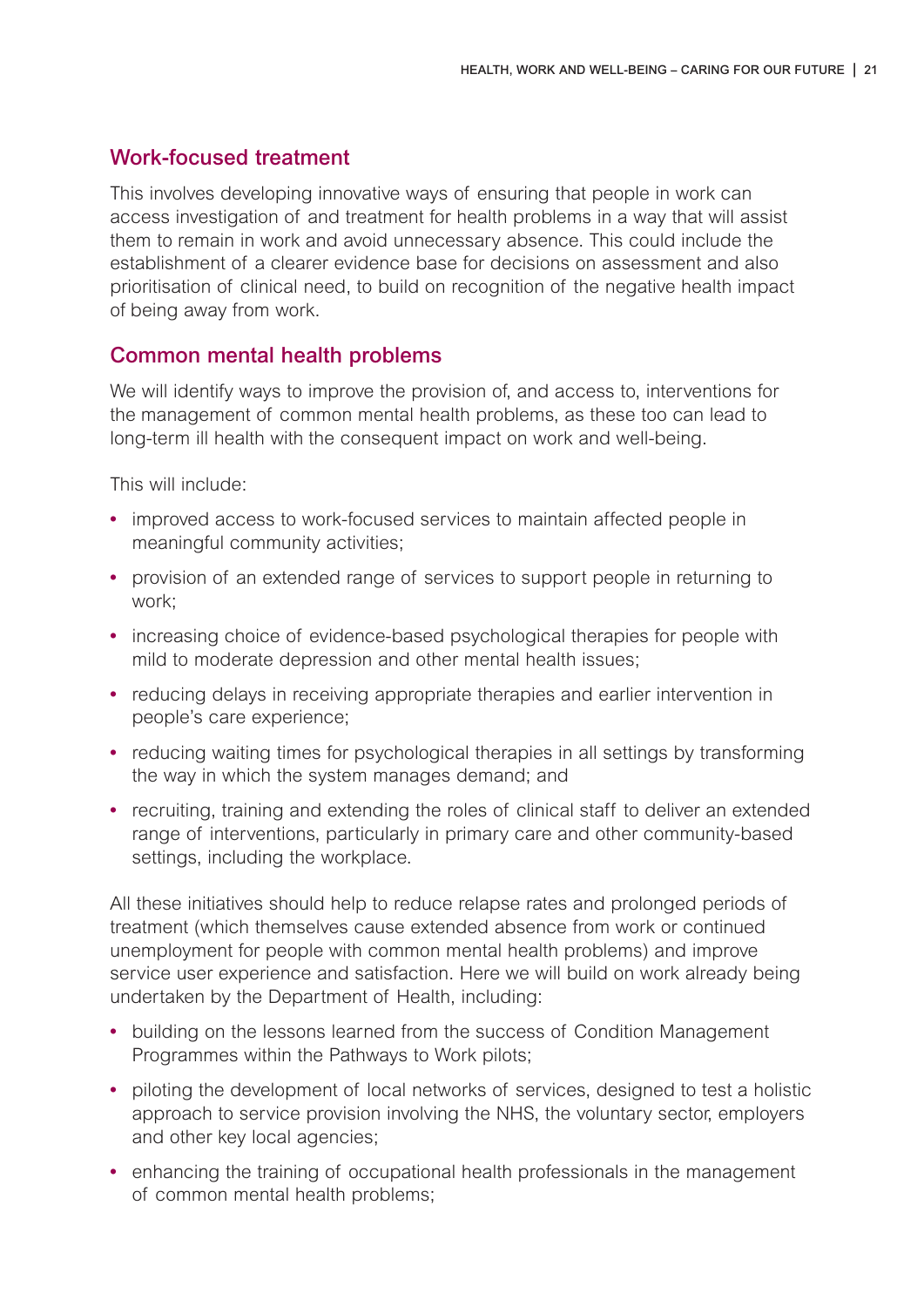- <span id="page-23-0"></span>**•** seeking to encourage the promotion of mental health and well-being within workplaces; and
- **•** working with employers to raise awareness and understanding of mental health issues.

#### **Return to work support**

We recognise that there are gaps in the current provision of return to work services and accept the challenge to explore new methods and models that can address these gaps. We will work across occupational health, the healthcare community and with wider stakeholders to develop capacity and expand the range of support services.

#### **Vocational rehabilitation**

We will build on the plans outlined in the Framework for Vocational Rehabilitation by incorporating them within this strategy. We will work closely across government departments, and particularly with the Department for Constitutional Affairs, to consider the specific aspects of the role of compensation and insurance in this area. We will also publish our literature review of the evidence for vocational rehabilitation which will identify opportunities for further research in this area.

#### **What we have achieved so far**

In September 2005, a useful workshop was held with stakeholders to progress work on vocational rehabilitation. Stakeholders identified five priority questions and agreed that they would be addressed in consultation with a newly formed Research Working Group.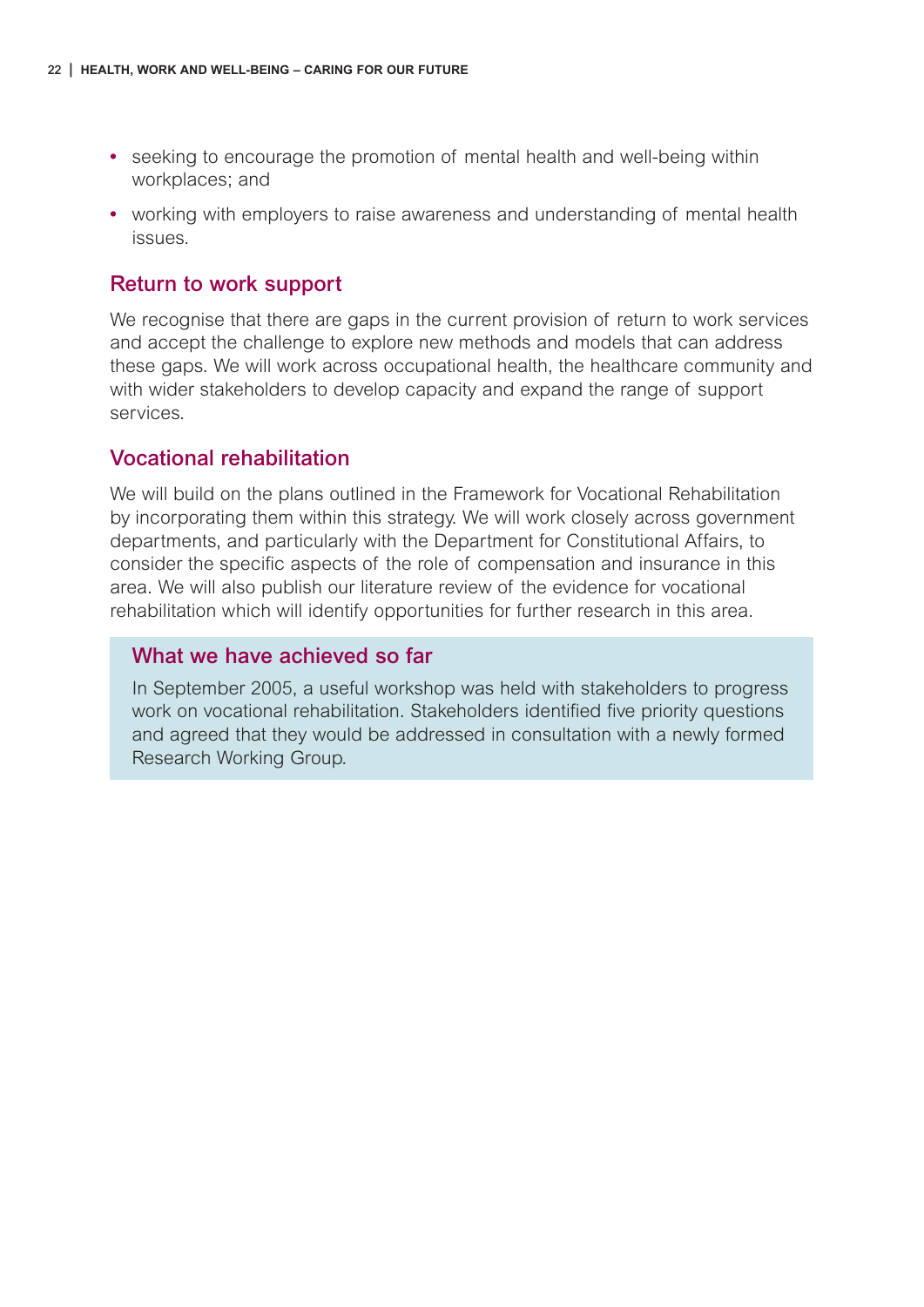#### **Case study: Royal Mail**

The Royal Mail has reviewed their trigger points for referrals to occupational health advisers. Anyone absent for 14 days gets an automatic referral, but for stress and musculoskeletal disorders, they operate a day-one referral. The Royal Mail has estimated that its action to improve management of sickness absence and help staff return to work has led to the equivalent of 2,000 extra staff being at work each day.<sup>7</sup>

#### **Case study: British Polythene Industries plc (BPI)**

BPI produces polythene film products. The introduction of a rehabilitation scheme has significantly reduced absences among its 3,500 staff. Outcomes included:

- **•** an 80 per cent reduction in the average number of working days lost due to musculoskeletal disorders;
- **•** a significant reduction in the length of time employees stay off work after they have been injured from an average of 26 days absence to four days; and
- increased productivity.7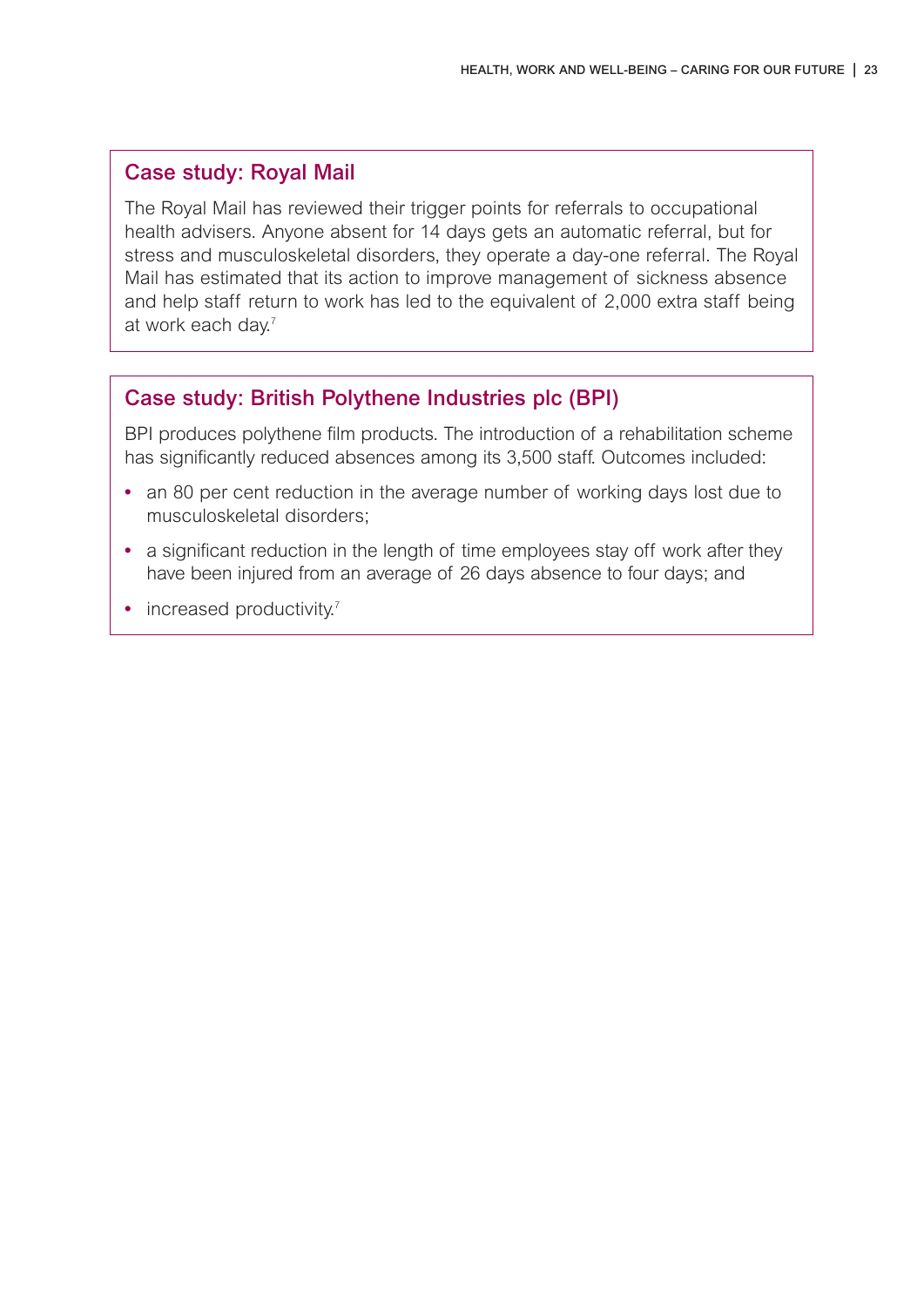## <span id="page-25-0"></span>How are we going to get there?

### **Why do we need a strategy?**

Good work is already going on, both inside and outside of Government, in improving the health and well-being of working age people, including the following:

- **•** The introduction of the Disability Discrimination Act to improve the rights and opportunities of disabled people, in part, to increase their levels of employment. This includes providing help to support disabled people to move into, and remain in, work.
- **•** Volunteer organisations in the health service, in education, and in local and central government are implementing the stress management standards to help reduce the number of working days lost.
- **•** The Prison Service is trying to reduce days lost by tackling accidents, such as slips and trips, stress and musculoskeletal problems.
- **•** GlaxoSmithKline have reduced musculoskeletal disorders and mental health disorders in their workforce, the major causes of over-seven-day absences between 2003 and 2004. They are now working to tackle sub-optimal performance.
- **•** Standard Life Healthcare reduced staff turnover by 25 per cent, reduced staff absence by almost 5 per cent and convinced more workers to adopt healthy options within a year of the introduction of an on-line health management programme for its staff.
- **•** Recognising the importance of leading by example, the Department of Health is consulting with staff and unions to end all smoking in all the NHS and Department of Health workplaces by 2006.

We will achieve much more through a co-ordinated approach and by identifying gaps where we can undertake further work.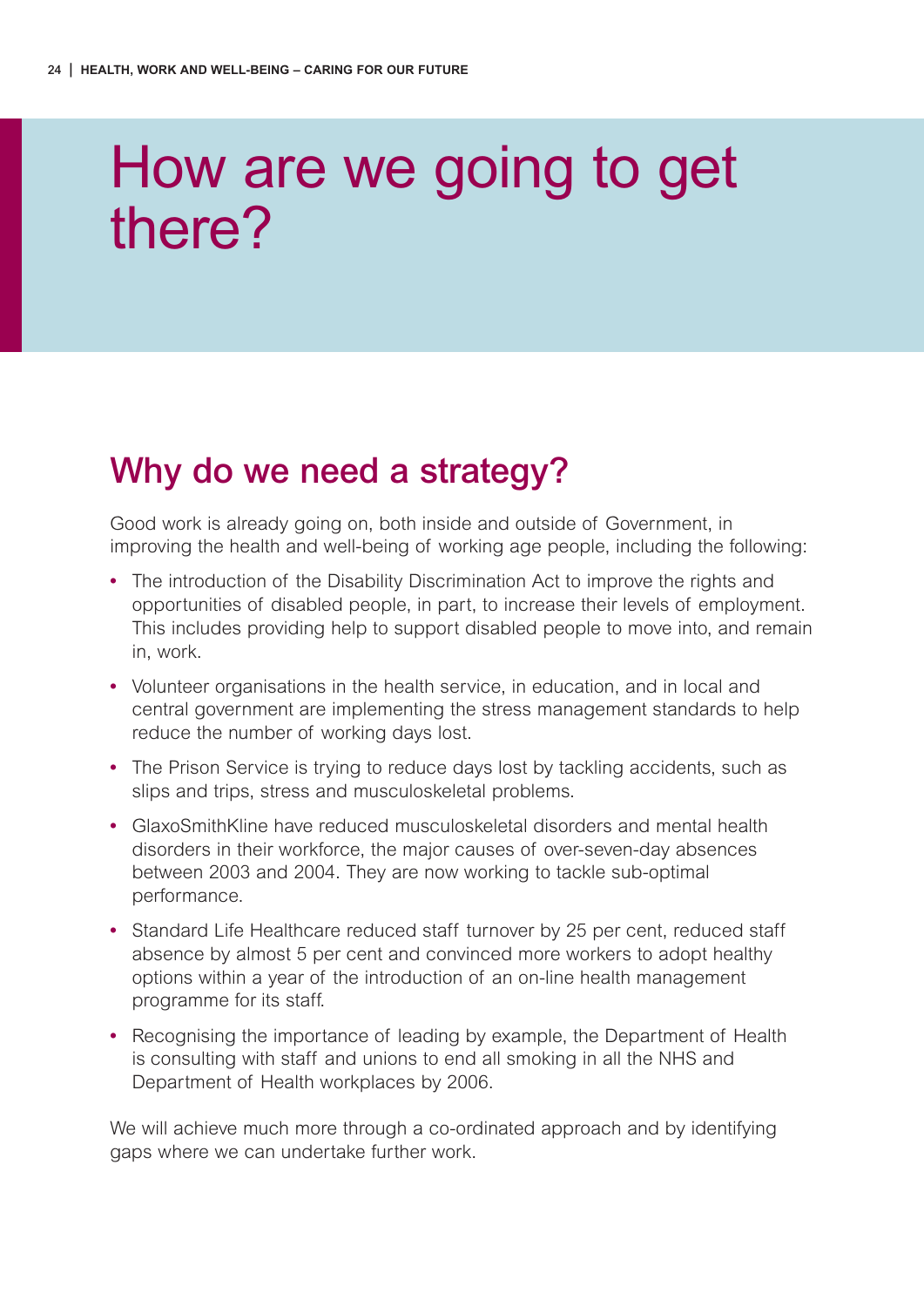<span id="page-26-0"></span>This overarching strategy is designed to ensure that:

- **•** Government provides clear leadership, ensuring that institutional barriers no longer hinder progress;
- **•** there is optimal engagement of all stakeholders and effective partnerships;
- **•** there is effective delivery within the current financial resource constraints; and
- **•** actions lead to long-term, sustainable improvements in the health and well-being of the working age population.

### **What is Government doing?**

We recognise that to achieve success, we must provide leadership and promote collaboration on issues that impact upon the health and well-being of people of working age.

To drive this strategy forward, the Secretaries of State for Work and Pensions and for Health have established a joint ministerial group supported by a joint Senior Officials Unit (SOU) from both departments and the HSE. This unit will also work closely with the Devolved Administrations in Scotland and Wales and other government departments, especially HM Treasury, the Department of Trade and Industry and the Office of the Deputy Prime Minister.

Work has already started under the direction of the SOU in the following key areas:

- **•** improving access to services for the management of common mental health problems;
- **•** supporting and engaging GPs and other healthcare professionals to transform culture, attitudes and practice;
- **•** decreasing the interval between treatment and a return to work;
- **•** developing the NHS as an exemplar through the quality of provision of occupational health for its staff;
- implementing the workplace component outlined in the White Paper Choosing Health;<sup>1</sup> and
- **•** supporting Government as an employer, in embedding the principles of good occupational health practice within its own departments.

We have developed cross-departmental working groups, aligned to these key work areas, which will:

- **•** map all the relevant initiatives and activities, current or planned, across the public sector;
- **•** develop work plans;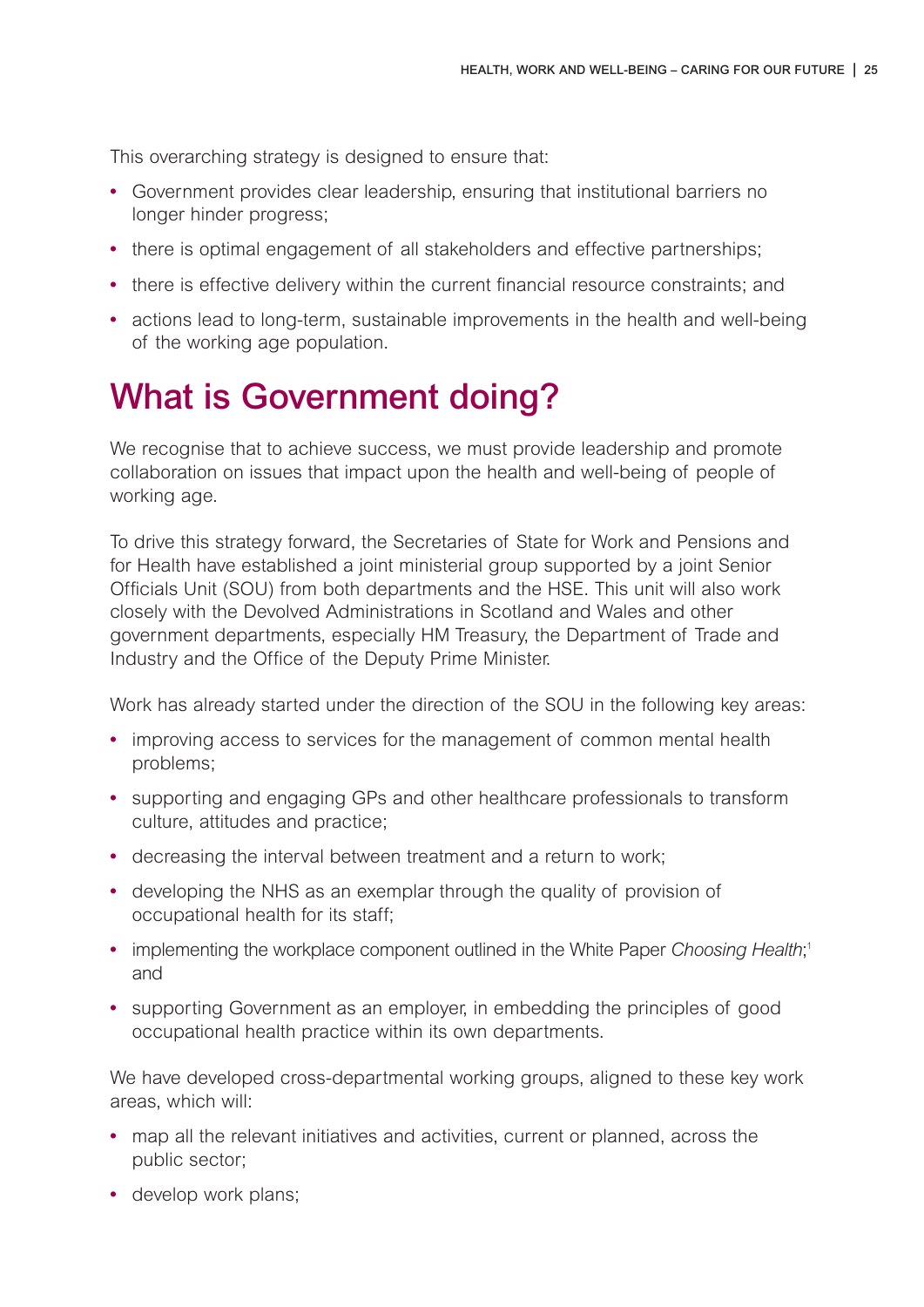- <span id="page-27-0"></span>**•** build on initiatives already in progress;
- **•** engage with relevant stakeholders for each initiative;
- **•** identify outcome measures that will allow us to report on progress and determine success; and
- **•** incorporate best practice from within and outside Great Britain.

In parallel, we have developed an overarching Communications and Stakeholder Engagement Working Group that will contribute to both the initiation and development of a national debate.

Many ideas have been tested in the past using pilots or demonstration sites, with careful evaluation of the evidence being used to determine whether there should be a wider roll out or further modification. We will continue, where appropriate, to explore opportunities for such an approach, as illustrated in our proposals for demonstration sites for the management of common mental health problems.

### **Next steps**

This strategy is not about words – it is about actions that will make a real difference. It is essential that we have measures in place not only to ensure that the work to deliver the strategy progresses as planned, but that it will deliver real change for the health and well-being of working age people. We will ensure high-level commitment, by placing responsibility with a joint ministerial group from the Department for Work and Pensions and the Department of Health reporting to the respective Secretaries of State and working in partnership with Ministers from Scotland, Wales and other government departments.

The SOU, representing each department involved, will be responsible to Ministers for the development and implementation of this strategy.

We are anxious to make rapid progress and seek to achieve the following after the launch of the strategy in October 2005:

- **•** appointment of a national Director by the end of 2005;
- holding of a stakeholder summit early in 2006;
- **•** publication of outcome measures by early 2006;
- **•** publication of our Charter for Health, Work and Well-being by spring 2006, including an Action Plan;
- **•** publication of a follow-up document to inform the national debate in spring 2006, which sets out the future direction of the strategy; and
- holding of conferences, meetings and workshops across the country, bringing together key stakeholders to seek their views and to develop proposals for the further development of the strategy.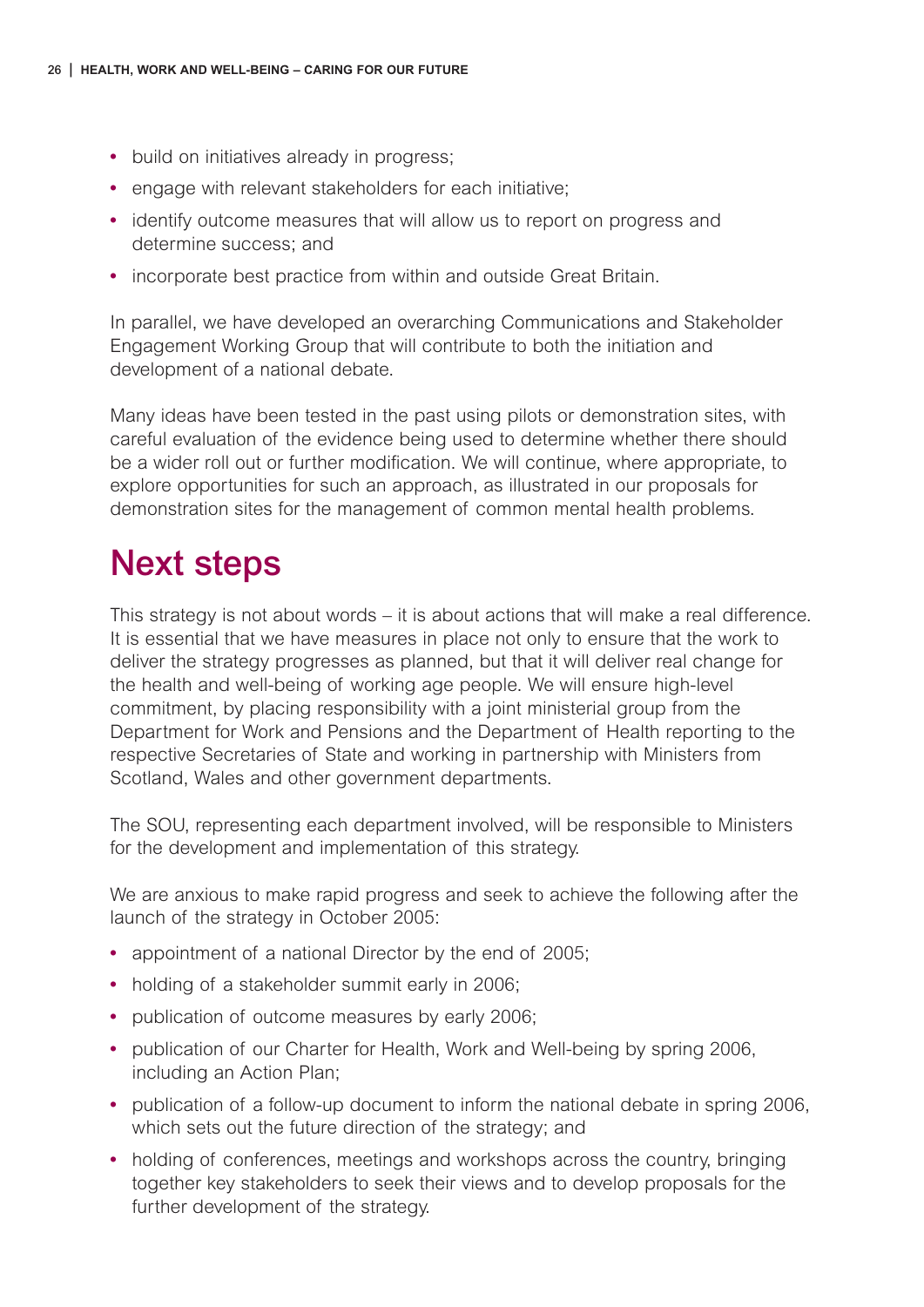## <span id="page-28-0"></span>**Conclusion**

### **What will a successful strategy mean?**

The Government, at both national and local levels, will work together with employers, trade unions, individuals, professional organisations, voluntary bodies and a range of other stakeholders to deliver this strategy with determination and long-term commitment.

- **•** We will adopt a modern and flexible approach; we will not allow the old institutional barriers to hinder us in the pursuit of our goals.
- **•** We will focus on supporting and empowering individuals, whether in work or not, to protect and improve their own health.
- **•** By engaging with employers, employees and potential employees, local people and sectoral representatives from the outset, we will be able to address any needs and plan together how delivery will be achieved.
- **•** We will learn from the successes, and failures, of the past; we will look at local pockets of excellence where barriers have been overcome by people working together at local level.

Success should lead to:

- **•** improvement in the health and well-being of people of working age;
- increased employment with more people able to work than ever before;
- **•** optimal performance and attendance with people at work for more of the time;
- **•** people and their employers empowered to promote and protect their own health;
- increased productivity so that people are more effective when they are at work;
- **•** a reduction in health inequalities and social exclusion resulting in benefits for individuals, families, communities and society;
- **•** people being able to work to a later age if they wish; and
- **•** people with health problems or disabilities being able to optimise work opportunities.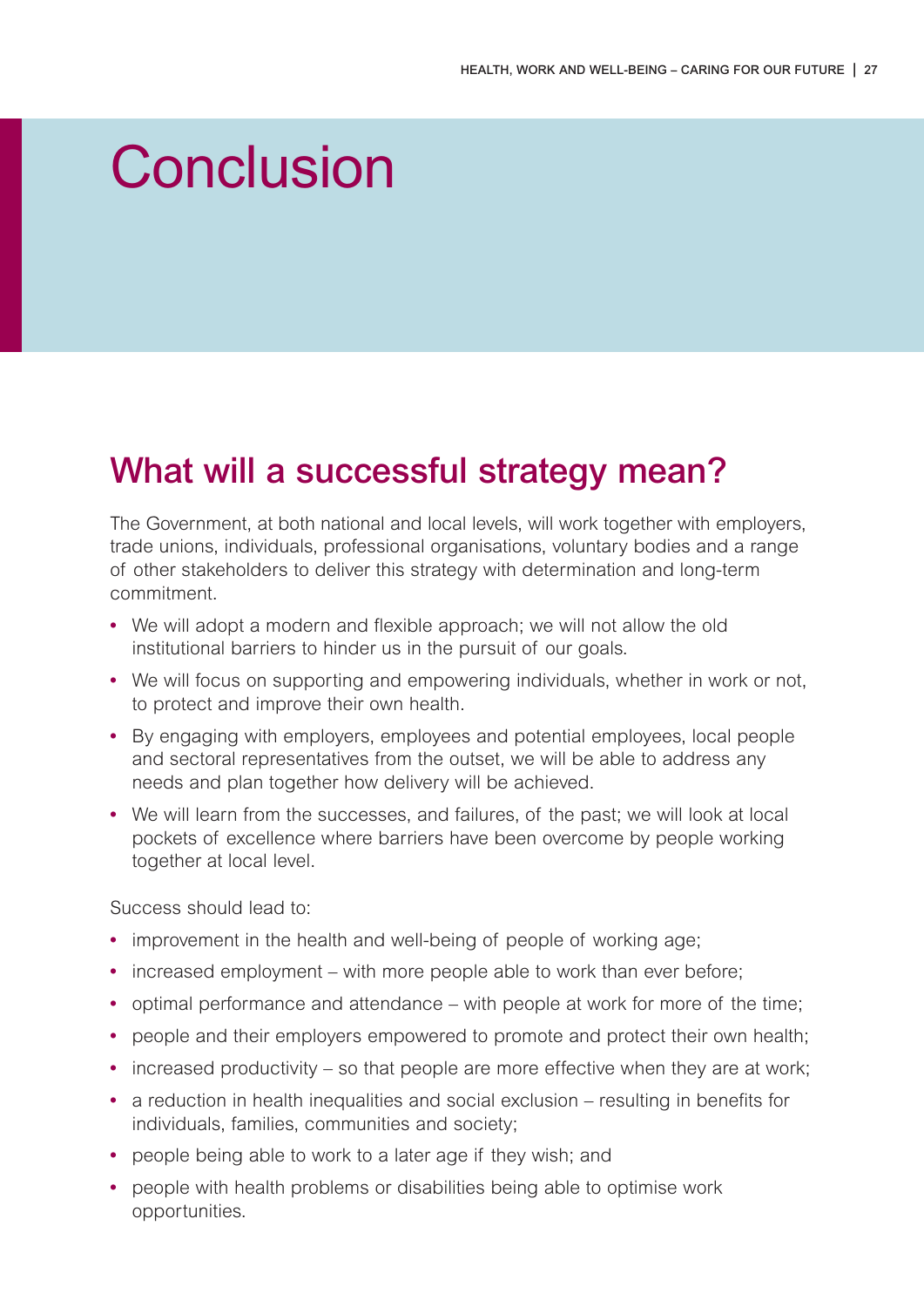# <span id="page-29-0"></span>Definitions and references

## **Definitions**

Throughout this document references are made to *occupational health* and to *working age*. For clarity these terms are considered to cover the following:

- **• Occupational health** covering the health and well-being *not* just of people in work but people seeking to enter or return to work.
- **• Working age** the age to which people wish to work or State Pension Age, whichever is the later.

### **References**

- 1. Department of Health (2004) *Choosing Health: Making Healthier Choices Easier* (Public Health White Paper). London: DH.
- 2. HSE (2003) *Health and Safety Statistic Highlights 2002/3.*
- 3. Boardman, J, *et al* (ed) (2003) 'Work and employment for people with psychiatric disabilities'. *British Journal of Psychiatry* 182: 467–468.
- 4. Kreis J and Bödeker W (2004) *Health-related and Economic Benefits of Workplace Health Promotion and Prevention – Summary of the Scientific Evidence*. Essen: BKK Bundesverband.
- 5. Chief Medical Officer (2004) *On the State of Public Health: Annual Report of the Chief Medical Officer of the Department of Health 2003*. London: DH.
- 6. HSE (2004) *Health and Safety Statistic Highlights 2003/4*.
- 7. Employer case studies: www.hse.gov.uk/businessbenefits/casestudies.htm
- 8. Institute of Occupational Medicine (2002) *Survey of Use of Occupational Health Support.*
- 9. DWP (2005) *Exploring how General Practitioners Work with Patients on Sick Leave*. Research Report 257, June.
- 10. Commissioned evaluation awaiting publication.